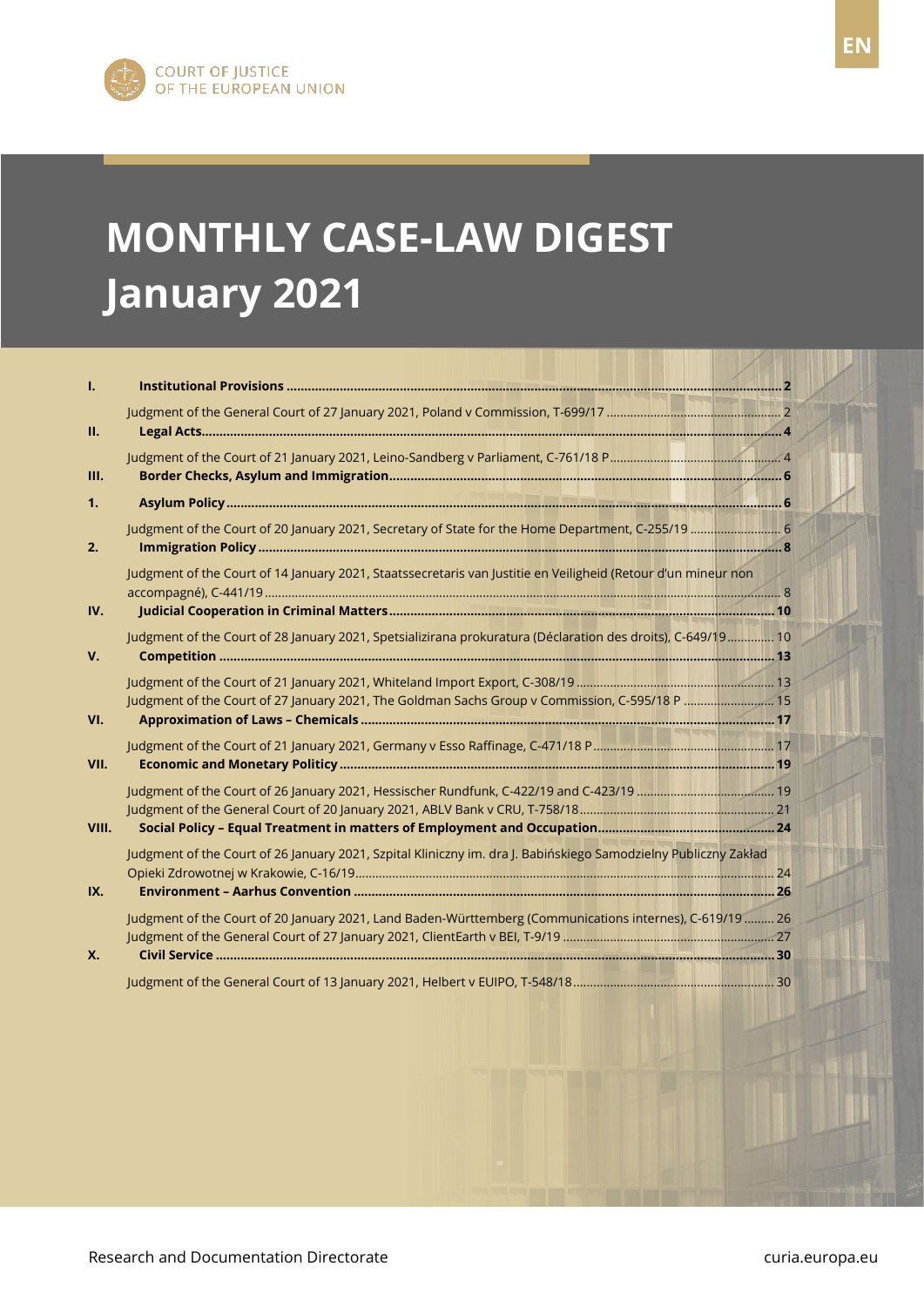## <span id="page-1-1"></span><span id="page-1-0"></span>**I. INSTITUTIONAL PROVISIONS**

#### **Judgment of the General Court (Third Chamber, Extended Composition) of 27 January 2021**

Case [T-699/17](http://curia.europa.eu/juris/document/document.jsf?text=&docid=237048&pageIndex=0&doclang=en&mode=lst&dir=&occ=first&part=1&cid=2064399) [Poland v Commission](http://curia.europa.eu/juris/document/document.jsf?text=&docid=237048&pageIndex=0&doclang=en&mode=lst&dir=&occ=first&part=1&cid=2064399)

Environment – Directive 2010/75/EU – Industrial emissions – Implementing Decision (EU) 2017/1442 – Large combustion plants – Best available techniques (BAT) conclusions – Article 16(4) and (5) TEU – Article 3(2) and (3) of Protocol (No 36) on transitional provisions – Application of the law ratione temporis – Comitology

On 9 March 2017, the Commission submitted to the committee established by the Directive on industrial emissions<sup>1</sup> ('the committee') a draft implementing decision setting out best available techniques ('BAT') conclusions for large combustion plants. In accordance with that directive,  $^2$  its BAT conclusions serve as the reference for setting the permit conditions for the operation of large combustion plants granted by the authorities of the Member States.

In that regard, the Directive on industrial emissions provides that BAT conclusions are adopted in two stages.<sup>3</sup> The first stage consists in drawing up a technical BAT reference document. In the second stage, the Commission submits a draft implementing decision on BAT conclusions to the committee, which is composed of representatives of the Member States. Where that committee delivers a positive opinion, the Commission adopts an implementing decision setting out the BAT conclusions.

As regards, more specifically, the adoption of the draft submitted by the Commission at issue in the present case, the Regulation on comitology <sup>4</sup> required, moreover, that the opinion of the committee be delivered by the qualified majority defined in Article 16(4) and (5) TEU.

In that context, the Republic of Poland requested, on 30 March 2017, that the committee adopt its opinion in accordance with the qualified-majority voting rules laid down in Article 3(3) of Protocol (No 36) on transitional provisions <sup>5</sup> ('Protocol No 36'), which correspond to those applicable prior to the entry into force of the Treaty of Lisbon, in accordance with Article 3(2) of that protocol. That latter provision provides that, between 1 November 2014 and 31 March 2017, when an act is to be adopted by qualified majority, a member of the Council may request that it be adopted in accordance with the qualified majority provided for in Article 3(3) of Protocol No 36.

That Polish application was, however, rejected and the committee issued a favourable opinion by qualified majority in accordance with the new rules laid down in Article 16(4) TEU. Following that opinion, the Commission adopted the implementing decision establishing BAT conclusions for large combustion plants. <sup>6</sup>

The Republic of Poland brought an action for annulment against that implementing decision, alleging, inter alia, infringement of the provisions applicable in relation to the qualified majority.

<sup>1</sup> Article 75 of Directive 2010/75/EU of the European Parliament and of the Council of 24 November 2010 on industrial emissions (integrated pollution prevention and control) (OJ 2010 L 334, p. 17) ('the Directive on industrial emissions').

<sup>2</sup> Article 14(3) of the Directive on industrial emissions.

<sup>3</sup> Article 13 of the Directive on industrial emissions and Annex to Commission Implementing Decision 2012/119/EU of 10 February 2012 laying down rules concerning guidance on the collection of data and on the drawing up of BAT reference documents and on their quality assurance referred to in Directive 2010/75 (OJ 2012 L 63, p. 1).

<sup>4</sup> Article 5 of Regulation (EU) No 182/2011 of the European Parliament and of the Council of 16 February 2011 laying down the rules and general principles concerning mechanisms for control by Member States of the Commission's exercise of implementing powers (OJ 2011 L 55, p. 13).

<sup>5</sup> Protocol (No 36) on transitional provisions (OJ 2016 C 202, p. 321).

<sup>6</sup> Commission Implementing Decision (EU) 2017/1442 of 31 July 2017 establishing best available techniques (BAT) conclusions, under Directive 2010/75/EU of the European Parliament and of the Council, for large combustion plants (OJ 2017 L 212, p. 1).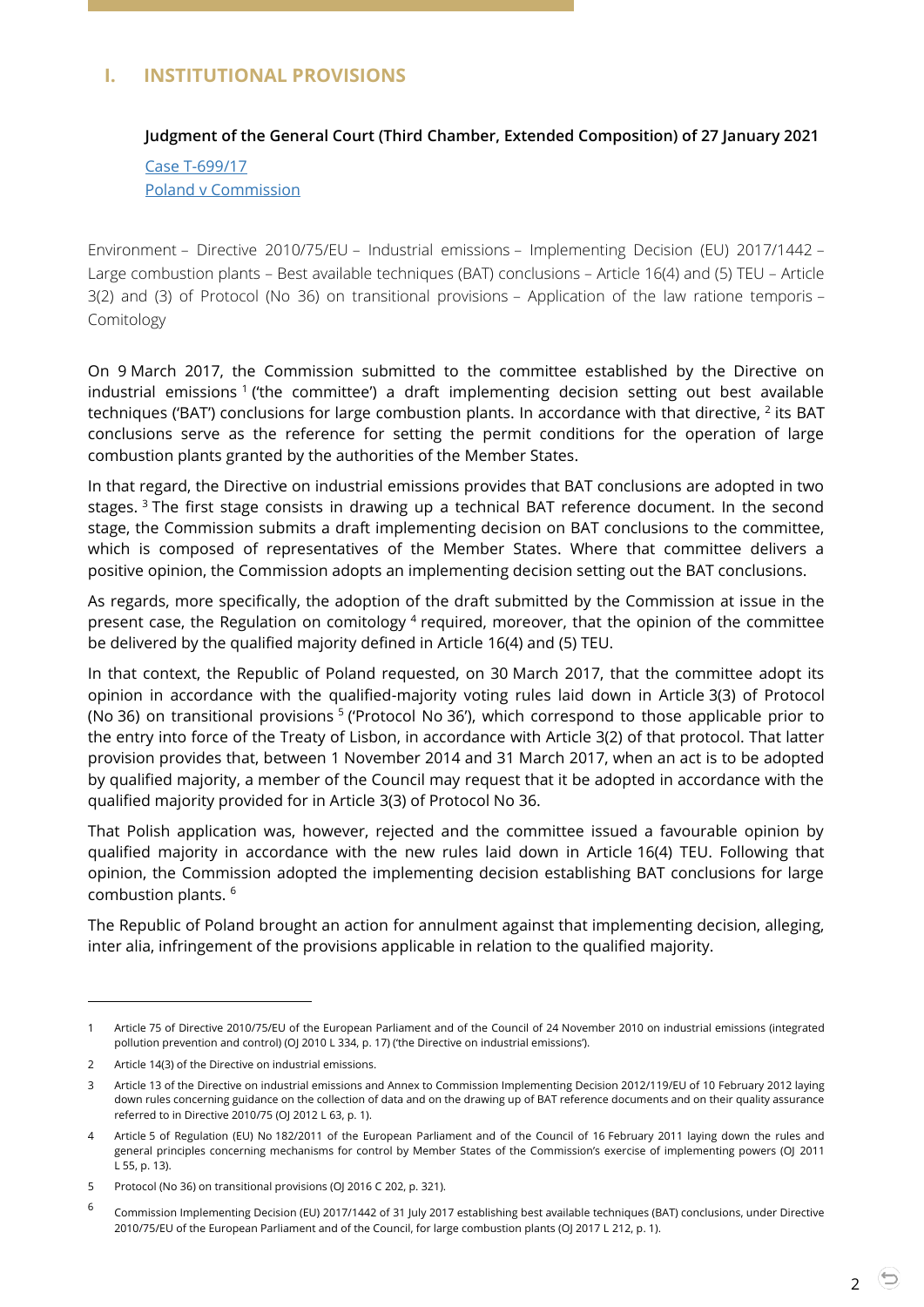That action is upheld by the Third Chamber, Extended Composition, of the Court. In its judgment, the Court examines the novel question of whether, in order to benefit from the rules on qualifiedmajority voting provided for in Article 3(3) of Protocol No 36, corresponding to those applicable prior to the entry into force of the Treaty of Lisbon, it suffices for a Member State to make a request to that effect between 1 November 2014 and 31 March 2017, or whether it is necessary that the decision should also be taken during that period.

#### Findings of the Court

Basing itself on a literal, systematic, historical and teleological interpretation of Article 3(2) of Protocol No 36, the Court holds that, in order for a draft act to be adopted in accordance with the qualifiedmajority rules laid down in Article 3(3) of Protocol No 36, it suffices that the application of those rules is requested by a Member State between 1 November 2014 and 31 March 2017, without it being necessary that the vote on the draft act in question must also take place between those dates.

The right conferred on the Member States to request, during the period from 1 November 2014 to 31 March 2017, qualified-majority voting in accordance with the rules laid down in Article 3(3) of Protocol No 36 necessarily implies that, following the submission of such a request by a Member State, the vote is to be taken in accordance with those same rules, even when that vote takes place after 31 March 2017. According to the Court, such an interpretation alone is capable of ensuring that a Member State is able effectively to exercise that right during the entirety of that period, up to the last day of the prescribed period.

In that regard, the Court further states that Article 3(2) of Protocol No 36 is a transitional provision governing one of the three transitional stages in relation to the application of the rules on qualifiedmajority voting following the entry into force of the Treaty of Lisbon, and not an exception to the rule laid down in Article 16(4) TEU.

That interpretation is also supported by the principle of legal certainty, which requires, inter alia, that legislation must enable those concerned to know precisely the extent of the obligations imposed on them, and those persons must be able to ascertain unequivocally their rights and obligations and to take steps accordingly.

Since a failure to comply with voting arrangements constitutes an infringement of an essential procedural requirement within the meaning of Article 263 TFEU, the Court upholds the action for annulment of the implementing decision establishing BAT conclusions for large combustion plants.

However, since the annulment of that implementing decision with immediate effect would be liable to jeopardise uniform permit conditions for large combustion plants in the European Union, would risk leading to legal uncertainty for the parties concerned and would run counter to the objectives of ensuring a high level of environmental protection and the improvement of environmental quality, the Court maintains the effects of that decision until the entry into force, within a reasonable period, of a new act intended to replace it and adopted in accordance with the qualified-majority rules laid down in Article 3(3) of Protocol No 36.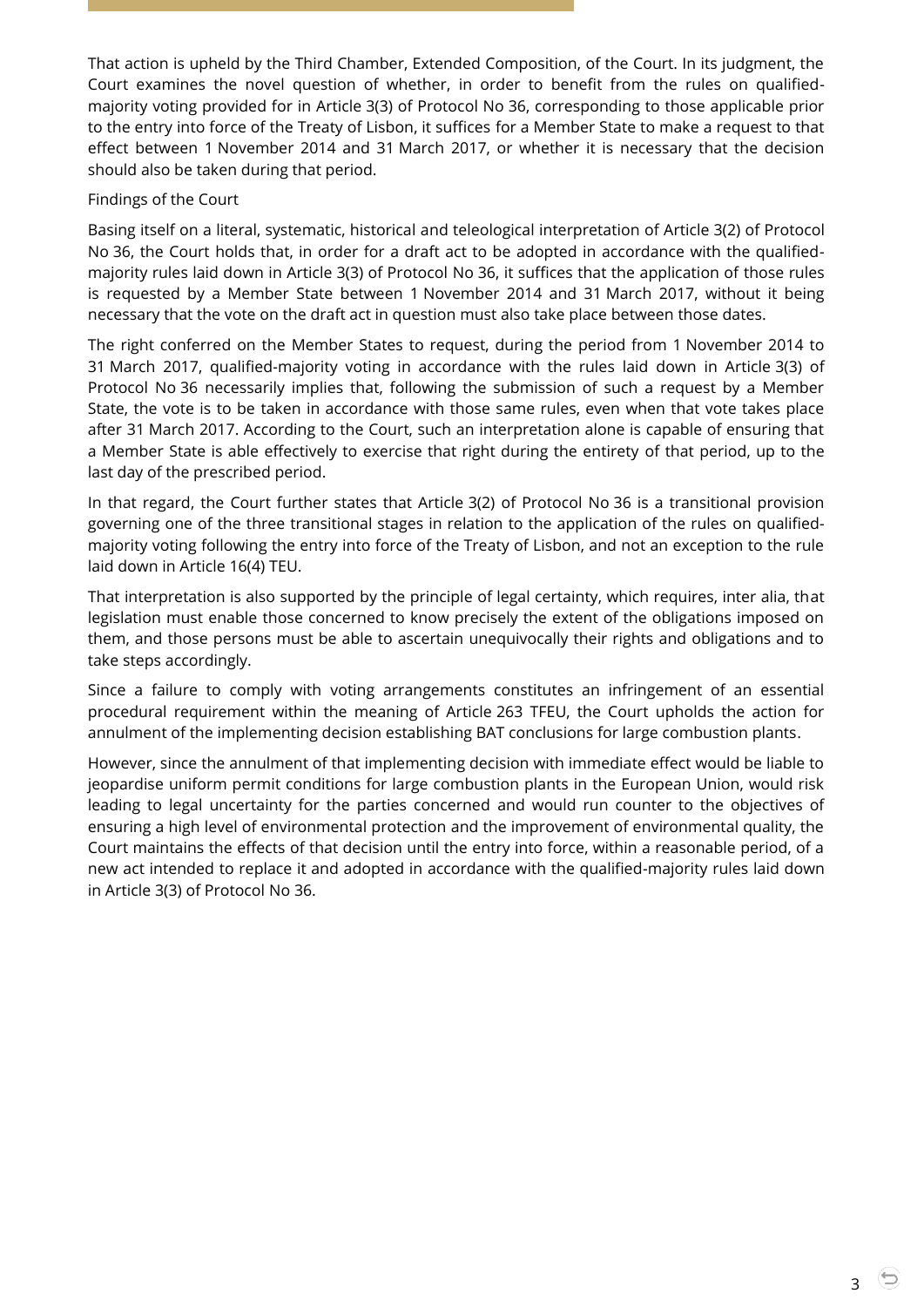## <span id="page-3-1"></span><span id="page-3-0"></span>**II. Legal Acts**

#### **Judgment of the Court (Fifth Chamber) of 21 January 2021**

Case [C-761/18](http://curia.europa.eu/juris/document/document.jsf?text=&docid=236723&pageIndex=0&doclang=en&mode=lst&dir=&occ=first&part=1&cid=2066263) P [Leino-Sandberg v Parliament](http://curia.europa.eu/juris/document/document.jsf?text=&docid=236723&pageIndex=0&doclang=en&mode=lst&dir=&occ=first&part=1&cid=2066263)

Appeal – Access to documents of the EU institutions – Regulation (EC) No 1049/2001 – Article 10 – Refusal to grant access – Action before the General Court of the European Union against a decision by the European Parliament refusing to grant access to a document – Disclosure of the annotated document by a third party after the action was lodged – Order that there was no need to adjudicate pronounced by the General Court on the ground that was no longer any interest in bringing proceedings – Error of law

The appellant, a University Professor, submitted to the European Parliament, in the context of two research projects relating to transparency in trilogues, a request for access to documents of that institution refusing to grant to a person access to certain documents containing information obtained in the context of trilogues. <sup>7</sup> By its decision of 3 April 2017, <sup>8</sup> the Parliament refused to grant the appellant access to the requested document.

The General Court held <sup>9</sup> that there was no longer any need to adjudicate on the appellant's action lodged against the latter decision, since, following the disclosure by its addressee, on the internet, of the document access to which the appellant had requested, those proceedings had become devoid of purpose.

Hearing an appeal brought by the appellant, the Court set aside the order of the General Court and referred the case back to that court.

Findings of the Court of Justice

Relying on its case-law, <sup>10</sup> the Court of Justice held that, even if the document at issue has been disclosed by a third party, the decision at issue has not been formally withdrawn by the Parliament, and therefore the action retained its purpose.

In order to ascertain whether the General Court should have ruled on the substance of the action, the Court examines whether the appellant, notwithstanding the disclosure of the document at issue by a third party, retained her interest in bringing proceedings. As a preliminary observation, the Court notes that, while it is true that an interest in bringing proceedings, which must continue until the final decision is delivered failing which there will be no need to adjudicate, constitutes a procedural condition independent of the substantive law applicable to the substance of the case, it cannot however be detached from that law. Thus, taking into account the fact that the request for access made by the appellant was based on Regulation No  $1049/2001$ ,  $11$  the Court recalls that that regulation, which is based on the principle of openness, seeks to confer on the public as wide a right of access as possible to documents of the institutions. The Court states that the regulation establishes, first, the right, in principle, for any person to access documents of an institution and, second, the obligation, in principle, of an institution to grant access to its documents. The exceptions to the right of access to documents of the institutions are listed exhaustively therein.

<sup>7</sup> European Parliament Decision of 8 July 2015, A(2015) 4931.

<sup>8</sup> European Parliament Decision A(2016) 15112.

<sup>9</sup> Order of 20 September 2018, *Leino-Sandberg* <sup>v</sup>*Parliament* (T-421/17, not published, EU:T:2018:628).

<sup>10</sup> Judgment of 4 September 2018, *ClientEarth* <sup>v</sup>*Commission* (C-57/16 P, EU:C:2018:660).

<sup>11</sup> Regulation (EC) No 1049/2001 of the European Parliament and of the Council of 30 May 2001 regarding public access to European Parliament, Council and Commission documents (OJ 2001 L 145, p. 43).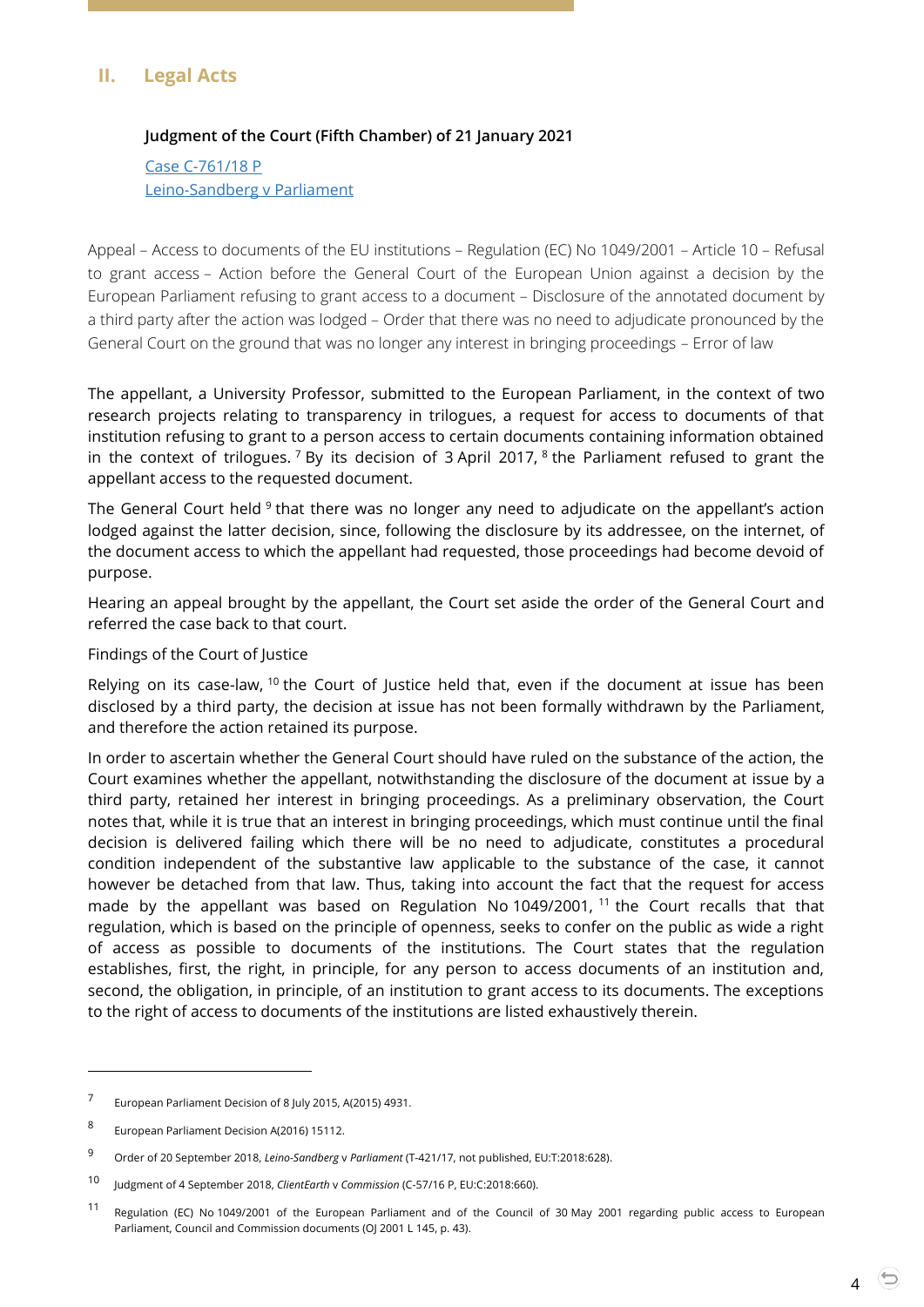Next, the Court of Justice noted that, even though, according to the provisions of Regulation No 1049/2001, <sup>12</sup> the institution concerned may fulfil its obligation of granting access to documents by informing the applicant how to obtain the requested document if the document has already been released by the institution concerned and is easily accessible, that is not the case if the document of an institution has been disclosed by a third party. In that regard, the Court stresses that a document disclosed by a third party cannot be regarded as constituting an official document, or as expressing the official position of the institution in the absence of an unequivocal endorsement by that institution according to which the document obtained emanates from it and expresses its official position.

The Court holds that, in a situation where the appellant has only obtained access to the document at issue disclosed by a third party and where the Parliament continues to refuse to grant her access to the requested document, it cannot be considered that the appellant has obtained access to that document, within the meaning of Regulation No 1049/2001, nor that, therefore, she no longer has any interest in seeking the annulment of the decision at issue solely as a result of that disclosure. On the contrary, in such circumstances, the appellant retains a genuine interest in obtaining access to an authenticated version of the requested document, within the meaning of Article 10(1) and (2) of the regulation, guaranteeing that that institution is the author and that the document expresses its official position.

Consequently, the Court of Justice finds that the General Court erred in law in treating the disclosure of a document by a third party as being the same as disclosure by the institution concerned of the requested document and in having concluded that there was no longer any need to adjudicate on the appellant's action on the ground that, since the document had been disclosed by a third party, the appellant could access it and use it in a way which is as lawful as if she had obtained it as a result of her application under the regulation.

<sup>12</sup> Article 10(1) and (2) of Regulation No 1049/2001.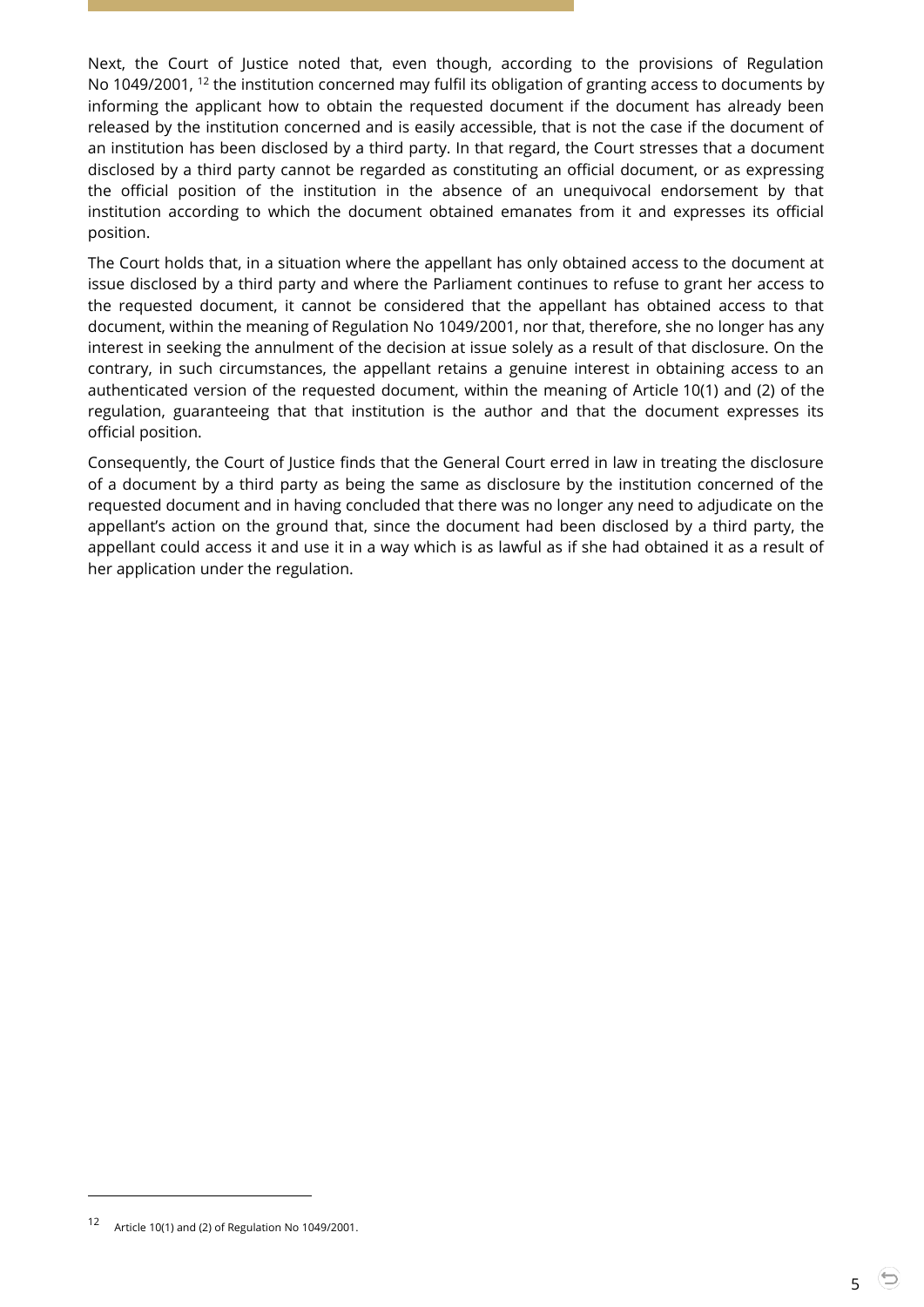## <span id="page-5-2"></span><span id="page-5-1"></span><span id="page-5-0"></span>**III. BORDER CHECKS, ASYLUM AND IMMIGRATION**

# **1. ASYLUM POLICY**

#### **Judgment of the Court (Second Chamber) of 20 January 2021**

#### Case [C-255/19](http://curia.europa.eu/juris/document/document.jsf?text=&docid=236682&pageIndex=0&doclang=en&mode=lst&dir=&occ=first&part=1&cid=2071783) [Secretary of State for the Home Department](http://curia.europa.eu/juris/document/document.jsf?text=&docid=236682&pageIndex=0&doclang=en&mode=lst&dir=&occ=first&part=1&cid=2071783)

Reference for a preliminary ruling – Directive 2004/83/EC – Minimum standards for granting refugee status or subsidiary protection status – Refugee status – Article 2(c) – Cessation of refugee status – Article 11 – Change in circumstances – Article 11(1)(e) – Possibility of availing oneself of the protection of the country of origin – Criteria for assessment – Article 7(2) – Financial and social support – Irrelevant

OA is a Somali national who is a member of the minority Reer Hamar clan. In the course of the 1990s, OA and his wife were the victims of persecution at the hands of the militia of the majority Hawiye clan. Because of that persecution, they fled Somalia in 2001 and OA's wife obtained refugee status in the United Kingdom. In 2003 OA joined her and also obtained that status, as a dependent of his wife.

However, in September 2016 the Secretary of State for the Home Department (United Kingdom) revoked OA's refugee status on the ground that the minority clans are no longer subject to persecution, and that the State offers effective protection. In that regard, under Directive 2004/83 ('the Qualification Directive'),  $^{13}$  refugee status comes to an end when the circumstances that justified recognition of that status have ceased to exist, and the person concerned can then no longer continue 'to refuse to avail himself or herself of the protection of the country of nationality'. <sup>14</sup> OA then brought against that decision an action which is now to be examined by the Upper Tribunal (Immigration and Asylum Chamber) (United Kingdom). He claims that he continues to have a fear of persecution and that the Somali authorities are not able to protect him. Further, he submits that it cannot be inferred that there is sufficient 'protection' in his country of origin from the fact that social and financial support is provided by his family or other members of his clan, who are private and not State actors.

In that context, the national court hearing the action decided to refer questions to the Court, in order to determine, in essence, whether social and financial support that may be provided by private actors, such as the family or the clan, can permit the conclusion that there exists 'protection' within the meaning of the Qualification Directive and whether such support is of relevance to the assessment of the effectiveness or availability of the 'protection' provided by the State or to the determination of whether there continues to be a well-founded fear of persecution. Further, that court seeks to ascertain whether the criteria governing the examination of that protection, made when analysing the cessation of refugee status, are the same criteria as applied in relation to the granting of that status.

#### Findings of the Court

 $\overline{a}$ 

First, the Court holds that the requirements to be met by the 'protection' to which the provisions of the Qualification Directive refer in relation to the cessation of refugee status must be the same as those which arise from the provisions in relation to the granting of that status. <sup>15</sup> In that regard, the

6

<sup>&</sup>lt;sup>13</sup> Council Directive 2004/83/EC of 29 April 2004 on minimum standards for the qualification and status of third country nationals or stateless persons as refugees or as persons who otherwise need international protection and the content of the protection granted (OJ 2004 L 304, p. 12, and corrigendum, OJ 2005 L 204, p. 24). That directive was repealed with effect from 21 December 2013 by Directive 2011/95/EU of the European Parliament and of the Council of 13 December 2011 on standards for the qualification of third country nationals or stateless persons as beneficiaries of international protection, for uniform status for refugees or for persons eligible for subsidiary protection, and for the content of the protection granted (OJ 2011 L 337, p. 9).

<sup>14</sup> See Article 11(1)(e) of the Qualification Directive.

<sup>&</sup>lt;sup>15</sup> See, respectively, Article 11(1)(e) and Article 2(c) of the Qualification Directive. With respect to the requirements in question, see Article 7(1) and (2) of that directive.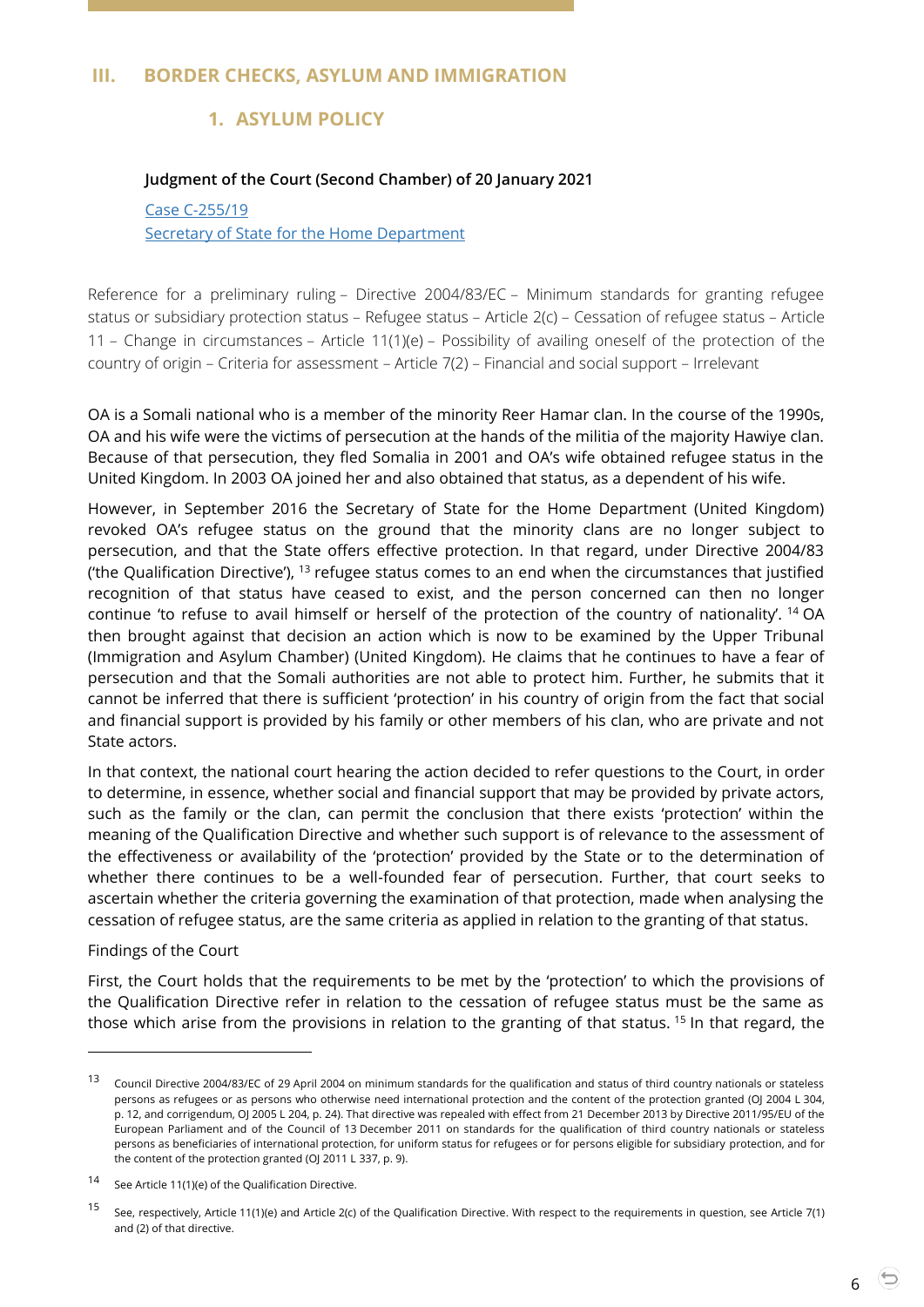Court emphasises the parallelism between the granting and the cessation of refugee status. The Qualification Directive provides that refugee status is to be lost when the conditions governing the granting of refugee status are no longer met. Thus, the circumstances which demonstrate the country of origin's inability or, conversely, its ability to provide protection from acts of persecution constitute a crucial element in the assessment which leads to the granting of refugee status, or, correspondingly, when appropriate, to the cessation of that status. Such cessation thus implies that the change in circumstances has remedied the reasons which led to the recognition of refugee status.

Second, the Court states that any social and financial support provided by private actors, such as the family or the clan of a third country national, falls short of what is required under the provisions of the Qualification Directive to constitute protection. Consequently, that support is of no relevance either to the assessment of the effectiveness or availability of the protection provided by the State, <sup>16</sup> or to the determination of whether there continues to be a well-founded fear of persecution. <sup>17</sup>

To reach that conclusion, first, the Court states that protection from acts of persecution is generally considered to be provided when the State itself, or the parties or organisations controlling the State or a substantial part of the territory of that State, take reasonable steps to prevent such acts of persecution, inter alia, by operating an effective legal system for the detection, prosecution and punishment of such acts of persecution, and the applicant has access to such protection. Further, the Court states that, in order to constitute acts of persecution, the relevant acts must be sufficiently serious by their nature or repetition to constitute a severe violation of basic human rights, or be an accumulation of various measures that are sufficiently severe to affect an individual in a similar manner to a severe violation of basic human rights. The Court holds that mere social and financial support from the family or a clan is inherently incapable of either preventing or punishing acts of persecution and cannot, therefore, be regarded as providing the protection required from those acts. That is particularly the case where the objective of that social and financial support is not to protect a third country national concerned from such acts, but rather to ensure his or her reintegration in his or her country of origin.

Consequently, the Court finds, next, that such social and financial support is of no relevance to the assessment of the effectiveness or availability of the protection provided by the State. The Court notes, in that regard, that economic hardship cannot, as a general rule, be classified as 'persecution', <sup>18</sup> and, consequently, such support intended to remedy such hardship should not have any bearing on the assessment of the adequacy of the State protection from acts of persecution. Further, the Court adds that even if the clans were to provide – in addition to such social and financial support – protection in terms of security, that protection could not, in any event, be taken into account in order to ascertain that the State protection meets the requirements that arise from the Qualification Directive.

Last, the Court holds that a person's fear of persecution cannot be excluded, irrespective of what is required to constitute protection under the Qualification Directive, by the fact that social and financial support is provided by his or her family or clan. The Court considers that the conditions on refugee status in relation to, on the one hand, the fear of persecution in his or her country of origin and, on the other, to protection from acts of persecution, are intrinsically linked. Consequently, in order to determine whether that fear is well-founded, it is necessary to take into account whether there is or is not protection from such acts. However, that protection permits the inference that there is no such fear only if it meets the requirements arising from the Qualification Directive. <sup>19</sup> Since the conditions relating to the fear of persecution and to protection from acts of persecution are intrinsically linked, their examination cannot be subject to a separate criterion of protection; their assessment must be made in the light of the requirements laid down in that directive. The Court holds that to adopt an interpretation to the effect that the protection existing in the third country of origin may rule out a

-

<sup>16</sup> See Article 7(1)(a) of the Qualification Directive.

<sup>17</sup> See Article 11(1)(e) of the Qualification Directive, read together with Article 2(c) thereof.

<sup>18</sup> See Article 9 of the Qualification Directive.

<sup>19</sup> See, in particular, Article 7(2) of the Qualification Directive.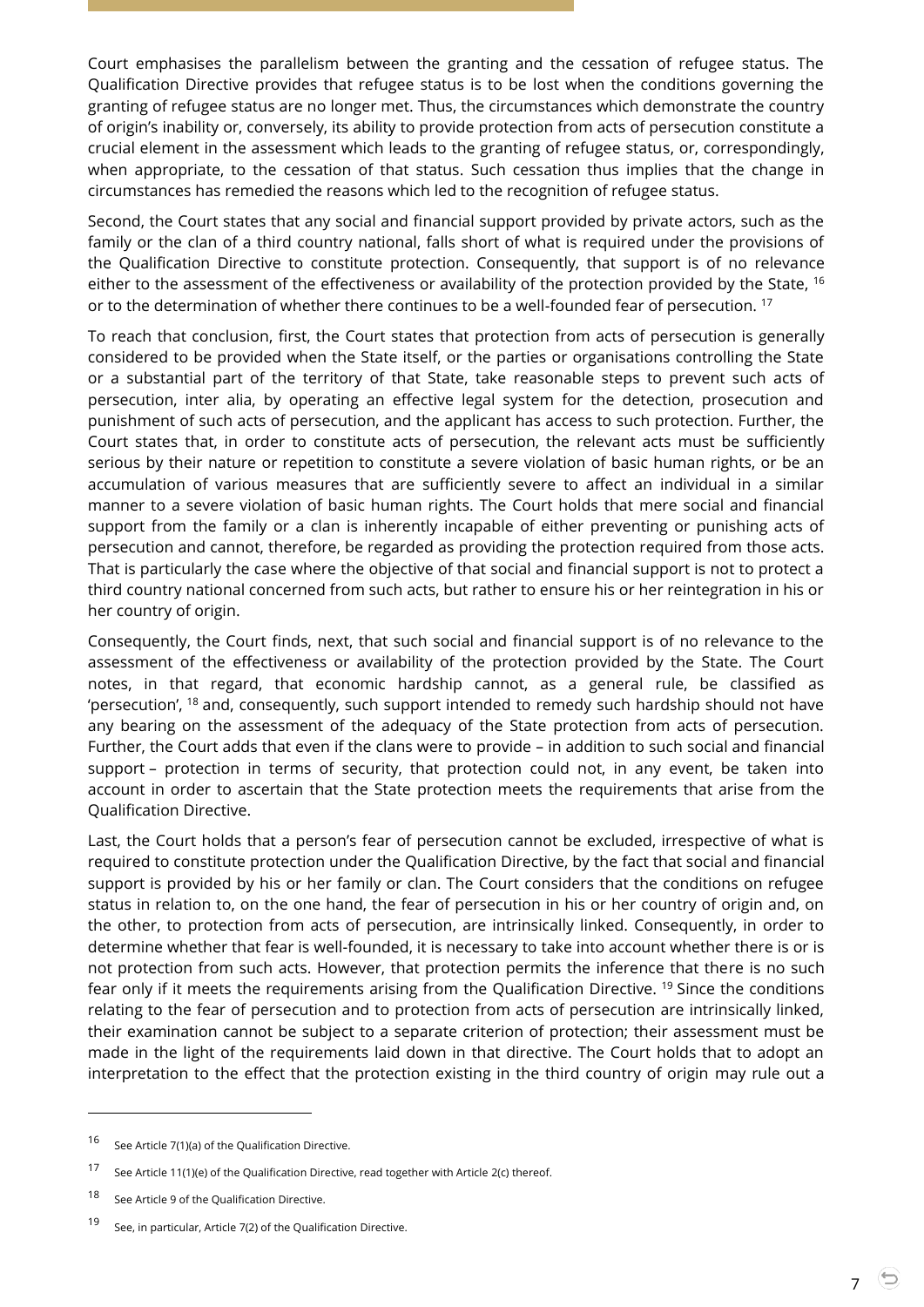<span id="page-7-0"></span>well-founded fear of persecution even though that protection does not satisfy those requirements would be liable to call into question the minimum requirements laid down by that directive.

# **2. IMMIGRATION POLICY**

## <span id="page-7-1"></span>**Judgment of the Court (First Chamber) of 14 January 2021**

Case [C-441/19](http://curia.europa.eu/juris/document/document.jsf?text=&docid=236422&pageIndex=0&doclang=en&mode=lst&dir=&occ=first&part=1&cid=2073756) [Staatssecretaris van Justitie en Veiligheid \(Retour d'un](http://curia.europa.eu/juris/document/document.jsf?text=&docid=236422&pageIndex=0&doclang=en&mode=lst&dir=&occ=first&part=1&cid=2073756) mineur non accompagné)

Reference for a preliminary ruling – Area of freedom, security and justice – Directive 2008/115/EC – Common standards and procedures in Member States for returning illegally staying third-country nationals – Article 5(a), Article 6(1) and (4), Article 8(1) and Article 10 – Return decision issued against an unaccompanied minor – Best interests of the child – Obligation for the Member State concerned to be satisfied, before the adoption of a return decision, that that minor will be returned to a member of his or her family, a nominated guardian or adequate reception facilities in the State of return – Distinction on the basis solely of the criterion of the age of the minor in order to grant a right of residence – Return decision not followed by removal measures

In June 2017, TQ, an unaccompanied minor who was then 15 years and four months old, applied in the Netherlands for a fixed-term residence permit on grounds of asylum. In the context of that application, TQ stated that he was born in Guinea in 2002. Following the death of his aunt with whom he lived in Sierra Leone, TQ came to Europe. In Amsterdam (Netherlands), he claims to have been the victim of human trafficking and sexual exploitation, as a result of which he now suffers serious psychological problems. In March 2018, the Staatssecretaris van Justitie en Veiligheid (State Secretary for Justice and Security, Netherlands, 'the State Secretary') decided *ex officio* that TQ was not eligible for a fixed-term residence permit, the referring court specifying that TQ does not qualify for refugee status or subsidiary protection. In accordance with Netherlands law, the decision of the State Secretary constitutes a return decision.

In April 2018, TQ brought an appeal against that decision before the referring court, claiming inter alia that he does not know where his parents live, that he would not be able to recognise them upon his return, that he does not know any other family members and that he does not even know whether he has any such members.

The referring court explains that the Netherlands legislation draws a distinction based on the age of the unaccompanied minor. As regards minors under the age of 15 on the date on which the asylum application is lodged, an investigation as to whether there are adequate reception facilities in the State of return, provided for in Article 10 of Directive 2008/115, <sup>20</sup> is carried out before a decision on that application is adopted, those minors being granted an ordinary residence permit where there are no such reception facilities. For minors aged 15 years or more on the date on which the asylum application is lodged, like TQ, such an investigation is not carried out, the Netherlands authorities appearing to wait until the minors in question reach the age of 18 in order subsequently to implement the return decision. Thus, during the period between his or her application for asylum and reaching the age of majority, the residence of an unaccompanied minor aged 15 years or more is irregular but tolerated in the Netherlands.

It is in that context that the referring court decided to refer questions to the Court on whether the distinction drawn by the Netherlands legislation between unaccompanied minors over the age of 15 years and those under the age of 15 years is compatible with EU law.

<sup>&</sup>lt;sup>20</sup> Directive 2008/115/EC of the European Parliament and of the Council of 16 December 2008 on common standards and procedures in Member States for returning illegally staying third-country nationals (OJ 2008 L 348, p. 98; 'the "Return" Directive').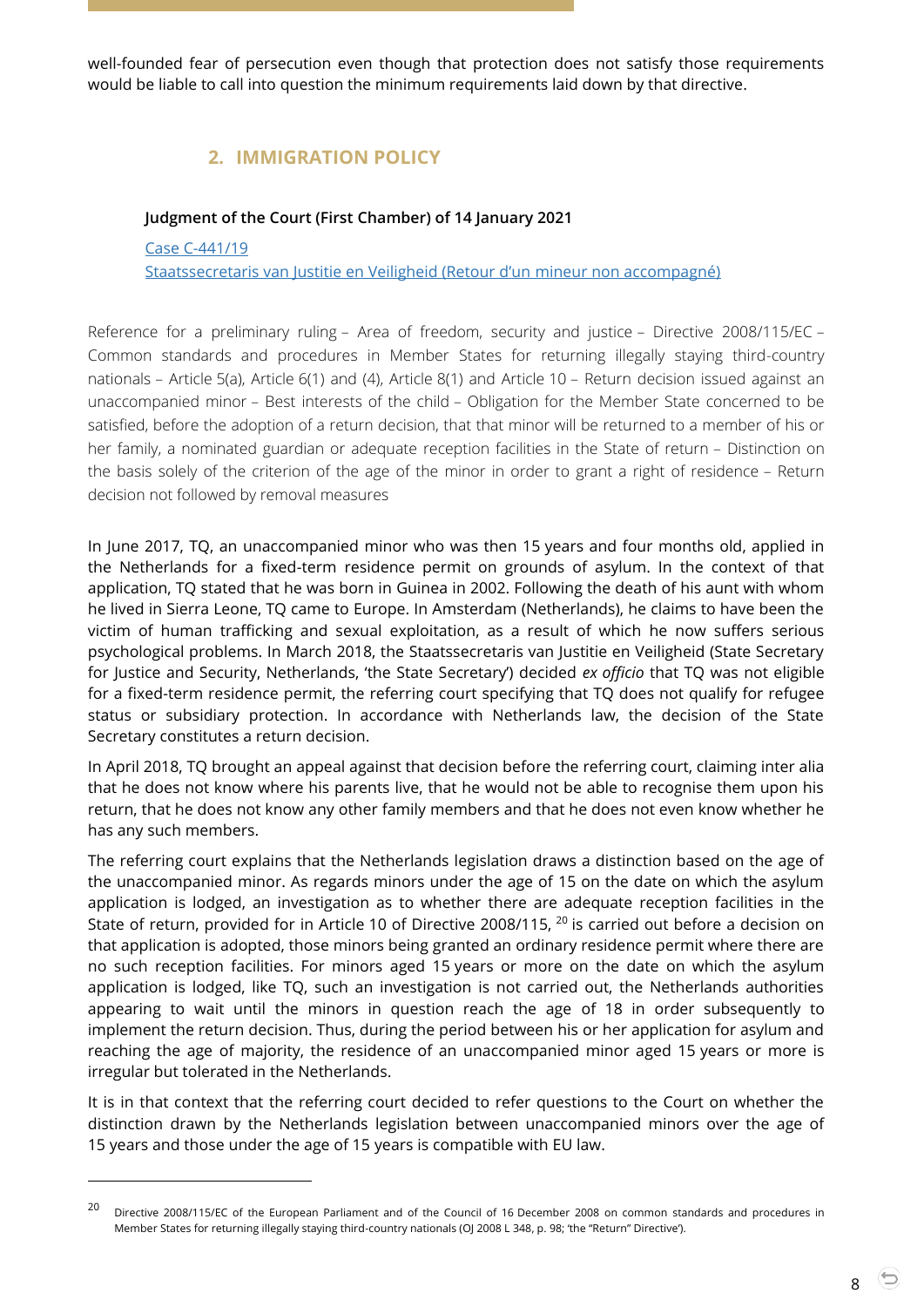#### Findings of the Court

The Court states that, where a Member State intends to issue a return decision against an unaccompanied minor under the 'Return' Directive, it must necessarily take into account the best interests of the child  $^{21}$  at all stages of the procedure, which entails a general and in-depth assessment of the situation of that minor being carried out. According to the Court, if the Member State concerned adopts a return decision without first being satisfied that there are adequate reception facilities in the State of return, the consequence would be that, although that minor was the subject of a return decision, he or she could not be removed in the absence of such facilities. Such a minor would thus be placed in a situation of great uncertainty as to his or her legal status and his or her future, in particular as regards his or her schooling, his or her link with a foster family or the possibility of remaining in the Member State concerned; this would be contrary to the requirement to protect the best interests of the child at all stages of the procedure. It follows that, if such reception facilities are not available in the State of return, the minor concerned cannot be the subject of a return decision.

The Court states, in that context, that the age of the unaccompanied minor in question constitutes only one factor among others in order to ascertain whether there are adequate reception facilities in the State of return and to determine whether the best interests of the child must result in a return decision against that minor not being issued. Accordingly, the Court states that a Member State may not distinguish between unaccompanied minors solely on the basis of the criterion of their age for the purpose of ascertaining whether there are such facilities.

The Court also holds that, in the light of the obligation for Member States to issue a return decision against any third-country national staying illegally on their territory  $^{22}$  and to remove him or her  $^{23}$  as soon as possible, the 'Return' Directive precludes a Member State, after it has adopted a return decision in respect of an unaccompanied minor and has been satisfied that there are adequate reception facilities in the State of return, from refraining from subsequently removing that minor until he or she reaches the age of 18 years. In such a case, the minor concerned must be removed from the territory of the Member State concerned, subject to any changes in his or her situation. In the latter respect, the Court states that, in the event that adequate reception facilities in the State of return are no longer guaranteed at the stage of the removal of the unaccompanied minor, the Member State concerned would not be able to enforce the return decision.

-

<sup>21</sup> See Article 5(a) of the 'Return' Directive.

<sup>22</sup> See Article 6(1) of the 'Return' Directive.

<sup>23</sup> See Article 8 of the 'Return' Directive.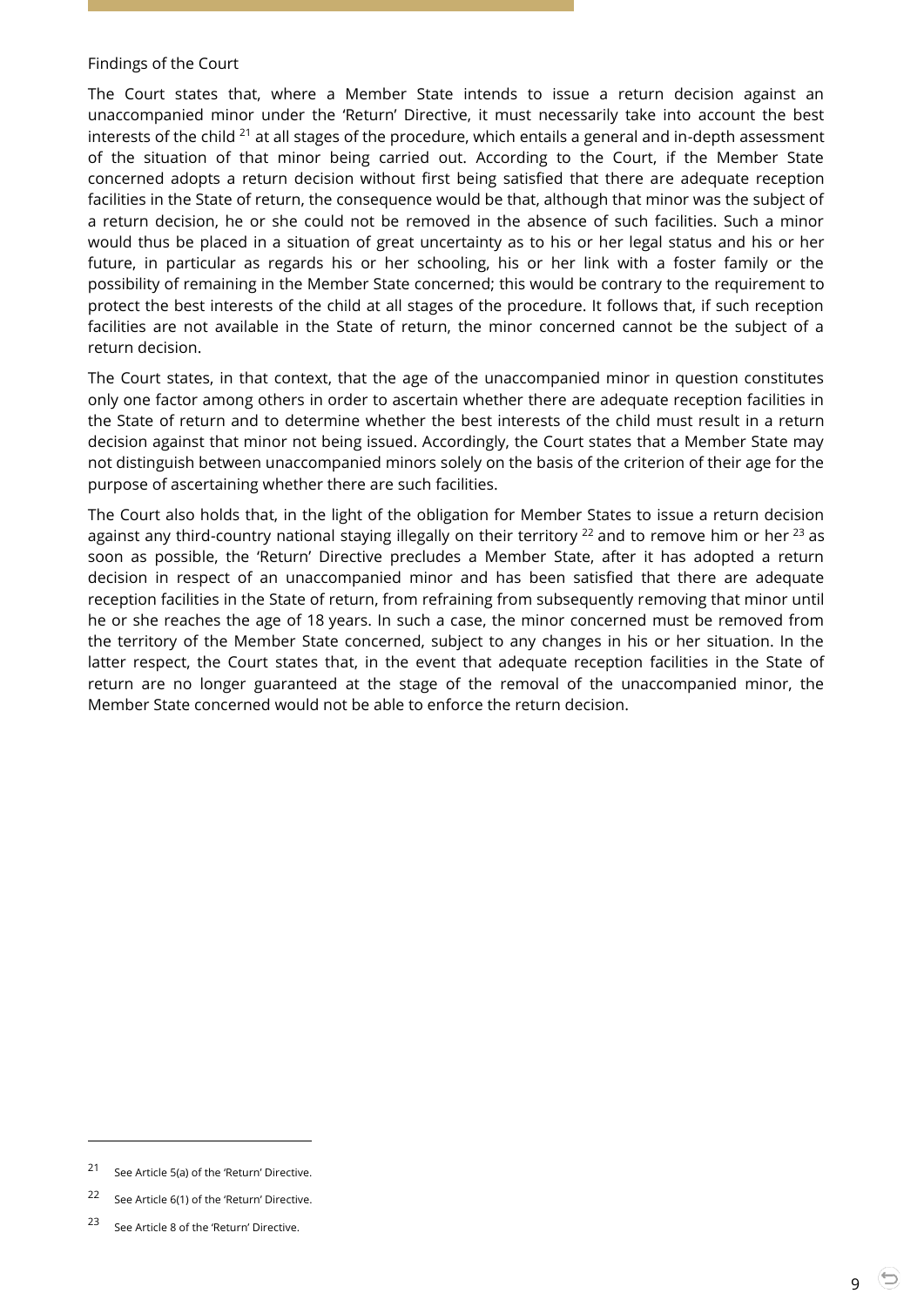## <span id="page-9-1"></span><span id="page-9-0"></span>**IV. JUDICIAL COOPERATION IN CRIMINAL MATTERS**

#### **Judgment of the Court (Fifth Chamber) of 28 January 2021**

Case [C-649/19](http://curia.europa.eu/juris/document/document.jsf?text=&docid=237088&pageIndex=0&doclang=en&mode=lst&dir=&occ=first&part=1&cid=2078651) [Spetsializirana prokuratura \(Déclaration des droits\)](http://curia.europa.eu/juris/document/document.jsf?text=&docid=237088&pageIndex=0&doclang=en&mode=lst&dir=&occ=first&part=1&cid=2078651)

Reference for a preliminary ruling – Judicial cooperation in criminal matters – Directive 2012/13/EU – Articles 4 to 7 – Letters of Rights set out in Annexes I and II – Framework Decision 2002/584/JHA – Right to information in criminal proceedings – Letter of Rights on arrest – Right to be informed of the accusation – Right of access to the materials of the case – Person arrested on the basis of a European arrest warrant in the executing Member State

The Spetsializirana prokuratura (Specialised Public Prosecutor's Office, Bulgaria) brought criminal proceedings against IR, who is accused of having participated in a criminal group for the purpose of committing tax offences. During the pre-trial stage of the criminal proceedings, IR, as an 'accused person', was informed of only some of his rights. However, when the trial stage of the criminal proceedings commenced in February 2017, IR could not be found. In April 2017, the Spetsializiran nakazatelen sad (Specialised Criminal Court, Bulgaria) adopted a pre-trial detention measure in respect of him; that measure constituted a national arrest warrant. In May 2017, as IR had still not been found, a European arrest warrant (EAW) was issued. Nevertheless, since it had doubts regarding the compatibility of that EAW with EU law, the Spetsializiran nakazatelen sad (Specialised Criminal Court) annulled it.

Having decided to issue a new EAW in respect of IR, that court seeks clarification as regards the information to be attached to that warrant, in order to ensure observance of the rights provided for by the Directive on the right to information in criminal proceedings ('Directive 2012/13'). <sup>24</sup> More specifically, that court seeks to ascertain whether persons who are arrested for the purposes of the execution of an EAW can rely, in addition to the rights expressly conferred on them by Directive 2012/13, on the rights of 'suspects or accused persons who are arrested or detained' within the meaning of that directive. Should that question be answered in the negative, the Spetsializiran nakazatelen sad (Specialised Criminal Court) questions the validity of the Framework Decision on the EAW,  $25$  in the light of the right to liberty and the right to an effective remedy enshrined in Articles 6 and 47, respectively, of the Charter of Fundamental Rights of the European Union ('the Charter'). The information communicated to persons arrested for the purposes of the execution of an EAW on the basis of the Framework Decision on the EAW is more limited than the information communicated to suspects or accused persons who are arrested or detained in accordance with Directive 2012/13, so that that court questions whether it would not become impossible or excessively difficult for persons arrested for the purposes of the execution of an EAW to challenge warrants issued against them.

#### Findings of the Court

 $\overline{a}$ 

In the first place, the Court states that the rights of suspects or accused persons who are arrested or detained provided for by Directive 2012/13 do not apply to persons who are arrested for the purposes of the execution of an EAW. Those rights include, inter alia, the right to be provided with a written Letter of Rights on arrest, which must contain information about the possibility of challenging the lawfulness of the arrest, obtaining a review of the detention, or making a request for provisional

<sup>24</sup> Directive 2012/13/EU of the European Parliament and of the Council of 22 May 2012 on the right to information in criminal proceedings (OJ 2012 L 142, p. 1).

<sup>25</sup> Council Framework Decision 2002/584/JHA of 13 June 2002 on the European arrest warrant and the surrender procedures between Member States (OJ 2002 L 190, p. 1), as amended by Council Framework Decision 2009/299/JHA of 26 February 2009 (OJ 2009 L 81, p. 24) ('the Framework Decision on the EAW').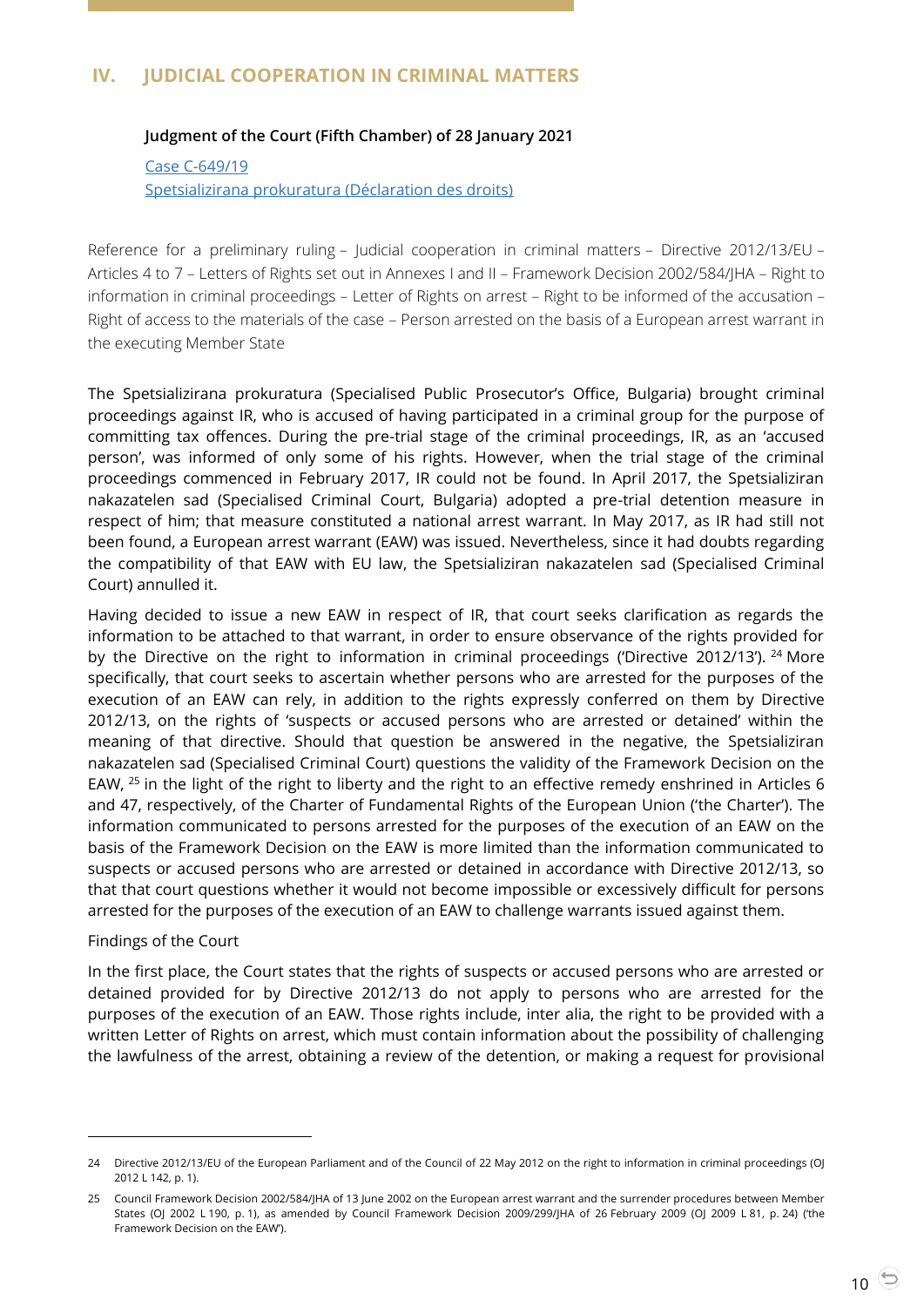release.  $26$  Also included are the right to information about the accusation  $27$  and the right of access to the materials of the case that are essential to challenging the lawfulness of the arrest or detention.  $^{28}$ 

In order to reach that conclusion, and after finding that an analysis of the wording of the provisions of Directive 2012/13 conferring those various rights did not, in itself, enable it to be determined whether the persons who are arrested for the purposes of the execution of an EAW are included in the suspects or accused persons who are arrested or detained within the meaning of that directive and to whom those rights apply, the Court analyses, first, the context of those provisions. In that regard, it states that Directive 2012/13 contains other provisions which expressly concern the rights of persons who are arrested for the purposes of the execution of an EAW. <sup>29</sup> Moreover, references in Directive 2012/13 to suspects or accused persons who are arrested or detained should be understood to refer to any situation where those suspects or persons are deprived of liberty within the meaning of Article 5(1)(c) of the Convention for the Protection of Human Rights and Fundamental Freedoms, signed at Rome on 4 November 1950 ('the ECHR'). <sup>30</sup> Such a situation is different from the lawful arrest or detention of a person against whom action is being taken with a view to deportation or extradition, also referred to in the ECHR, <sup>31</sup> and which corresponds to the case of an EAW. For the Court, it follows from this that the provisions referring to suspects or accused persons who are arrested or detained do not concern persons who are arrested for the purposes of the execution of an EAW.

Second, the Court considers that that interpretation is confirmed by the fact that Directive 2012/13 sets out a twofold objective.  $32$  It lays down minimum standards to be applied in the field of information to be given to suspected or accused persons, in order to enable them to prepare their defence and to safeguard the fairness of the proceedings. It also seeks to preserve the specific characteristics of the procedure relating to EAWs, which is characterised by a desire to simplify and expedite the surrender procedure.

In the second place, the Court confirms the validity of the Framework Decision on the EAW in the light of Articles 6 and 47 of the Charter, which enshrine the right to liberty and the right to an effective remedy, respectively.

In that regard, the Court recalls, first of all, that, since the issuing of an EAW is capable of impinging on the right to liberty of the person concerned, the protection of procedural rights and fundamental rights that that person must enjoy means that a decision meeting the requirements of effective judicial protection should be adopted either when the national arrest warrant is adopted or when the EAW is issued.

Next, the Court emphasises that the person who is the subject of an EAW issued for the purposes of criminal prosecution acquires, from the moment of his or her surrender, the status of 'accused person' within the meaning of Directive 2012/13. Thus, from that moment, that person enjoys all the rights associated with that status, so that he or she can prepare his or her defence and safeguard the fairness of the proceedings.

As regards the period preceding that surrender, first, the Court states that the Framework Decision on the EAW provides that an EAW must contain information concerning the nature and legal classification of the offence and a description of the circumstances in which the offence was committed. <sup>33</sup> That information corresponds, in essence, to the information referred to in the

<sup>&</sup>lt;sup>26</sup> See Article 4 of Directive 2012/13, in particular Article 4(3) thereof.

<sup>27</sup> See Article 6(2) of Directive 2012/13.

<sup>28</sup> See Article 7(1) of Directive 2012/13.

<sup>&</sup>lt;sup>29</sup> See Article 5 of Directive 2012/13. See also Annex II to that directive, which sets out the indicative model Letter of Rights for persons arrested on the basis of an EAW; that model letter is distinct from the indicative model Letter of Rights to be provided to suspects and accused persons who are arrested or detained, set out in Annex I thereto and referred to in Article 4 of Directive 2012/13.

<sup>30</sup> See recital 21 of Directive 2012/13.

<sup>31</sup> See Article 5(1)(f) of the ECHR.

<sup>&</sup>lt;sup>32</sup> See Article 1 of the directive, read in conjunction with recitals 14, 27 and 39 thereof.

<sup>33</sup> See Article 8(1)(d) and (e) of the Framework Decision on the EAW.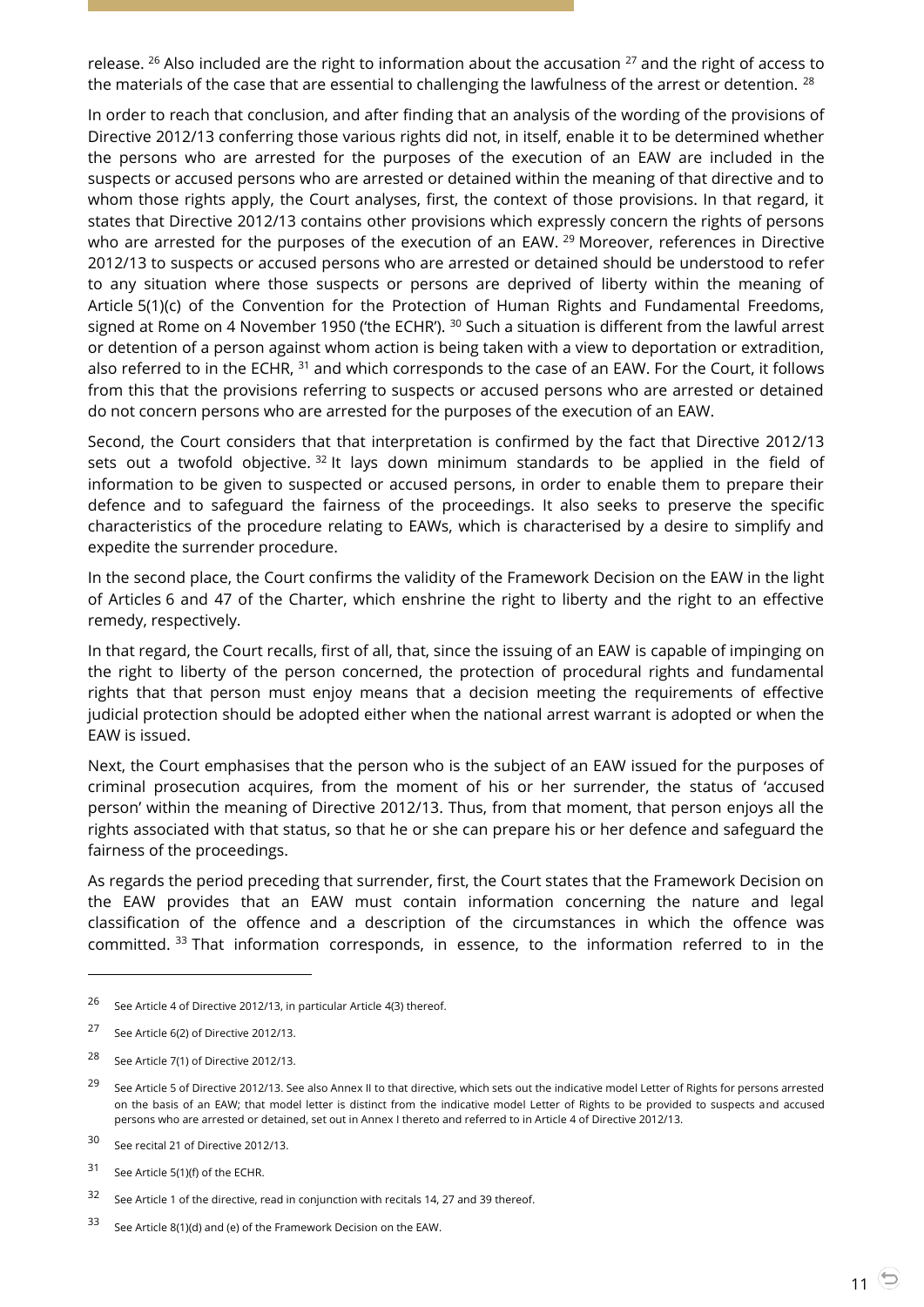provisions of Directive 2012/13 concerning the right of suspects or accused persons to information about the accusation.<sup>34</sup> Second, the Court recalls that the right to effective judicial protection does not require that the right to challenge the decision to issue an EAW can be exercised before the surrender of the person concerned. Consequently, the mere fact that the person in question is not informed about the remedies available in the issuing Member State and is not given access to the materials of the case until after he or she is surrendered to the competent authorities of that Member State cannot result in any infringement of the right to effective judicial protection.

<sup>34</sup> See Article 6 of Directive 2012/13.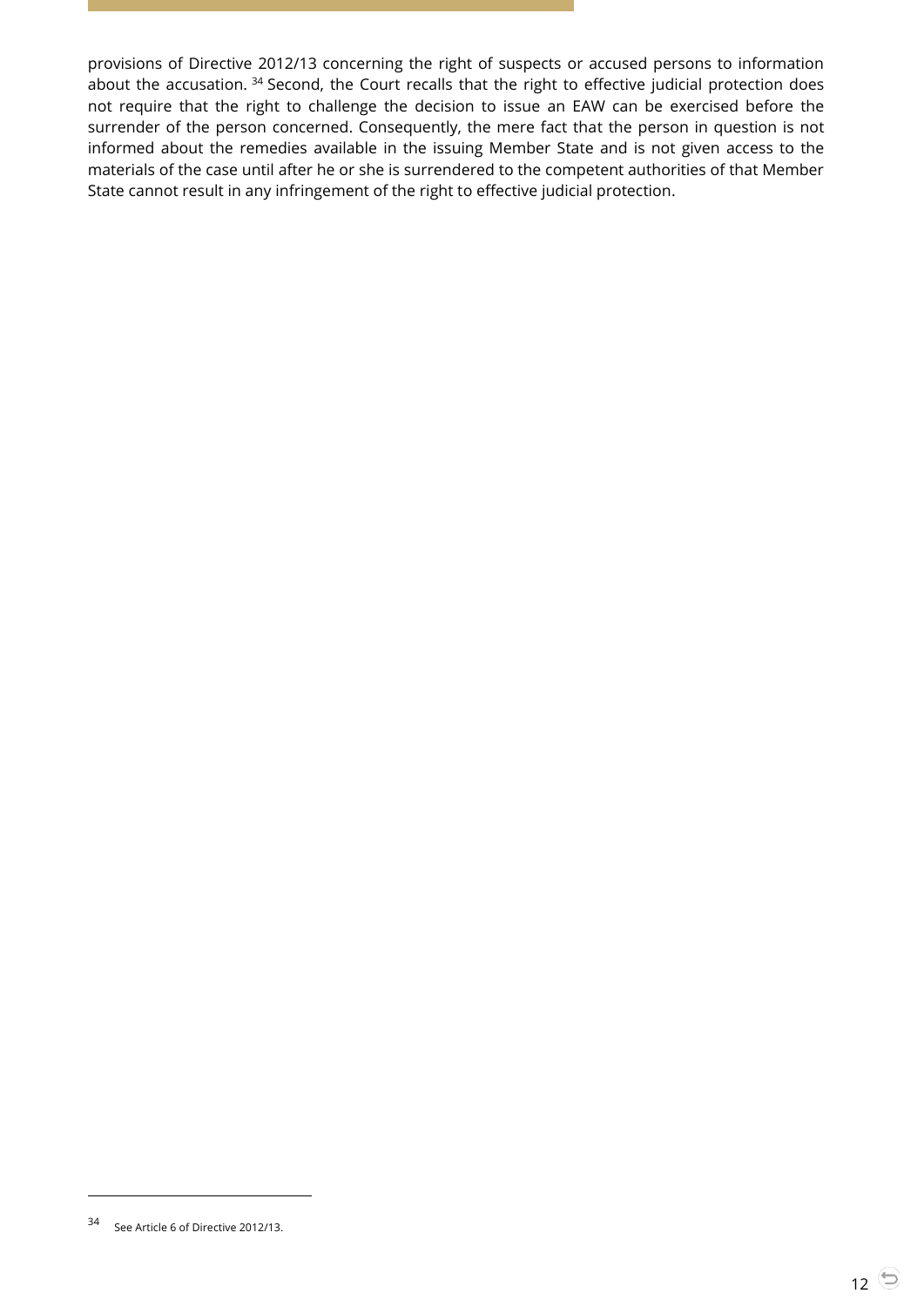# <span id="page-12-1"></span><span id="page-12-0"></span>**V. COMPETITION**

 $\overline{a}$ 

#### **Judgment of the Court (Second Chamber) of 21 January 2021**

Case [C-308/19](http://curia.europa.eu/juris/document/document.jsf?text=&docid=236722&pageIndex=0&doclang=en&mode=lst&dir=&occ=first&part=1&cid=2200774) [Whiteland Import Export](http://curia.europa.eu/juris/document/document.jsf?text=&docid=236722&pageIndex=0&doclang=en&mode=lst&dir=&occ=first&part=1&cid=2200774)

Reference for a preliminary ruling – Competition – Penalties imposed by the national competition authority – Limitation period – Actions interrupting the limitation period – National legislation precluding, after the initiation of an investigation, the possibility that subsequent action for the purpose of proceedings or investigation may interrupt the new limitation period – Principle that national law must be interpreted in conformity with EU law – Regulation (EC) No 1/2003 – Article 25(3) – Scope – Article 4(3) TEU – Article 101 TFEU – Principle of effectiveness

On 7 September 2009, the Consiliul Concurenţei (Competition Authority, Romania) commenced an investigation on the retail food market against several undertakings, including Whiteland Import Export SRL ('Whiteland'), in order to ascertain whether those undertakings had infringed the rules of competition law, in particular those laid down in Article 101 TFEU. The undertakings were accused of having concluded anticompetitive agreements between 2006 and 2009 aimed at distorting and impeding competition on the relevant market, by fixing the selling and resale price of the suppliers' products. By decision of 14 April 2015, the Competition Authority imposed fines on them.

Finding that, under the national rules applicable, the limitation period had expired when the Competition Authority adopted its decision, the Curtea de Apel București (Court of Appeal, Bucharest, Romania), hearing an action brought by Whiteland, annulled that decision in so far as it concerned that company. After finding that the limitation period had started to run on 15 July 2009, the date on which the infringement of which Whiteland was accused had ended, that court held that the decision of 7 September 2009 to initiate the investigation had interrupted the limitation period and caused a new limitation period to start to run, expiring on 7 September 2014. It stated that, under a strict interpretation of the national rules governing limitation periods, the measures taken by the Competition Authority after the decision to initiate the investigation were not capable of interrupting the new limitation period and, therefore, that decision is the last action of that authority which is capable of interrupting that period. In addition, that same court held that Article 25(3) of Regulation No 1/2003, <sup>35</sup> concerning the interruption of the limitation period, applied only to the European Commission and did not govern limitation periods for the imposition of fines by national competition authorities

It is in that context that the Înalta Curte de Casație și Justiție (High Court of Cassation and Justice, Romania, 'the referring court'), hearing an appeal brought by the Competition Authority against the judgment of the Curtea de Apel București (Court of Appeal, Buchareșt), asked the Court of Justice, in essence, whether national courts are required to apply Article 25(3) of Regulation No 1/2003 to the time-barring of a national competition authority's powers to impose penalties for infringements of EU competition law. The referring court also requested the Court of Justice to clarify, in essence, whether Article 4(3) TEU and Article 101 TFEU, read in the light of the principle of effectiveness, must be interpreted as precluding national legislation, as interpreted by the national courts having jurisdiction, according to which the decision to initiate an investigation, adopted by the national competition authority, concerning an infringement of EU competition law rules, is the final action of that authority which may have the effect of interrupting the limitation period relating to its power to impose penalties and excludes any subsequent action, for the purpose of proceedings or the investigation, from interrupting that period.

<sup>&</sup>lt;sup>35</sup> Council Regulation (EC) No 1/2003 of 16 December 2002 on the implementation of the rules on competition laid down in Articles [101 and 102 TFEU] (OJ 2003 L 1, p. 1).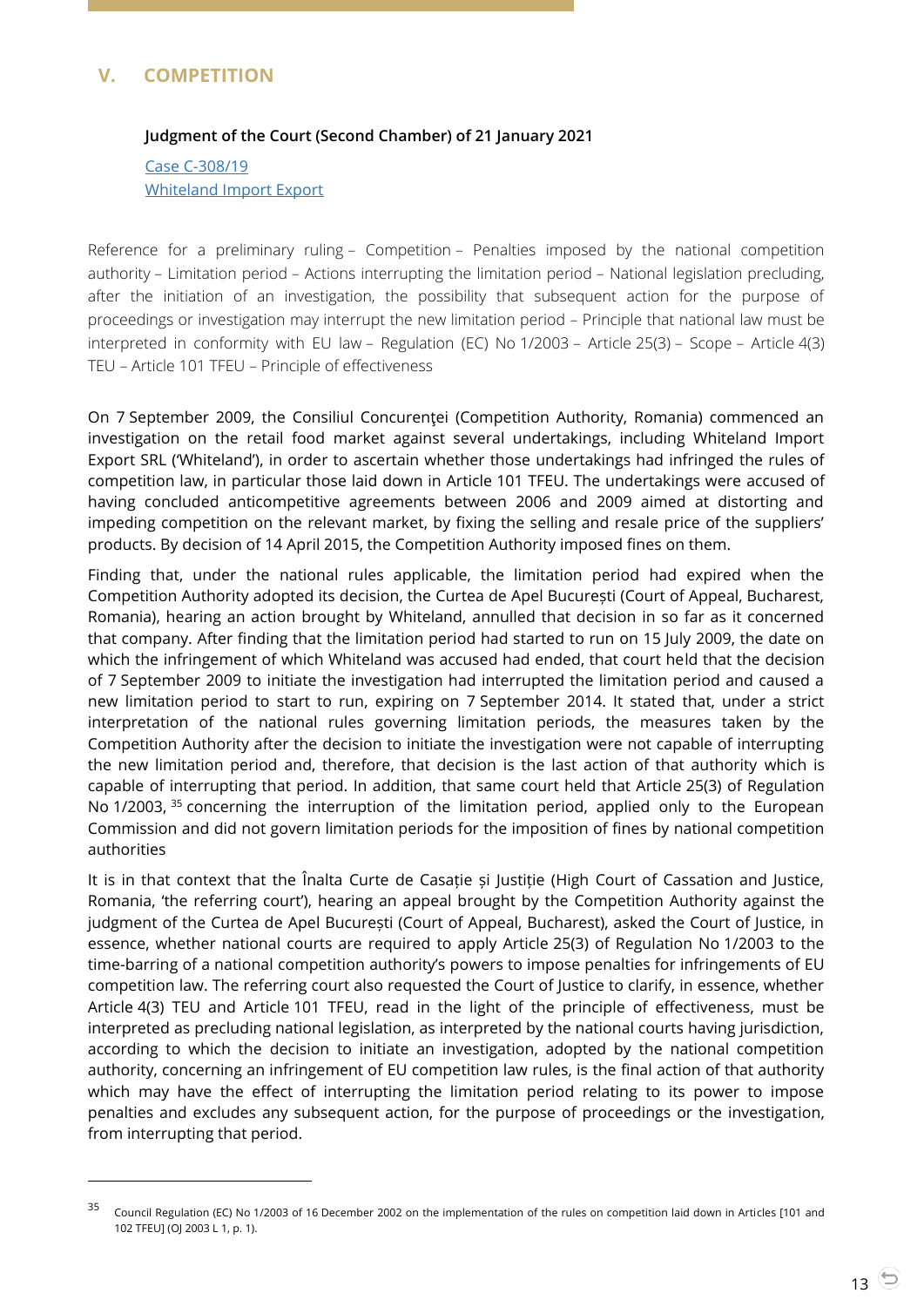#### Findings of the Court

As regards the first question, the Court states that national courts are not required to apply Article 25(3) of Regulation No 1/2003 to the time-barring of a national competition authority's powers to impose penalties for infringements of EU competition law.

In that regard, it points out that, in the present case, the possible relevance of Article 25(3) of Regulation No 1/2003 – according to which any action taken by the Commission or by the competition authority of a Member State for the purpose of the investigation or proceedings in respect of an infringement is to interrupt the limitation period for the imposition of fines or periodic penalty payments – depends entirely on whether that provision is applicable to the factual situation in the main proceedings. The Court finds that, in the light of the context of which that provision forms part and its purpose, the provision governs only the powers available to the Commission in relation to penalties. It follows that that same provision does not lay down limitation rules relating to the national competition authorities' powers to impose penalties.

As regards the second question, the Court notes, at the outset, that, in the absence of binding regulation under EU law on the subject, it is for Member States to establish and apply national rules on limitation periods for the imposition of penalties by national competition authorities, including the procedures for suspension and/or interruption. However, the establishment and application of those rules may not render the implementation of EU law impossible in practice or excessively difficult.

Consequently, for the purposes of not detracting from the full and uniform application of EU law and not introducing or maintaining in force measures which may render ineffective the competition rules applicable to undertakings, the Court makes clear that Member States must ensure that national rules laying down limitation periods are devised in such a way as to strike a balance between, on the one hand, the objectives of providing legal certainty and ensuring that cases are dealt with within a reasonable time as general principles of EU law and, on the other, the effective and efficient application of Articles 101 and 102 TFEU, in order to safeguard the public interest in preventing the operation of the internal market being distorted by agreements or practices harmful to competition.

The Court notes that account must be taken of the specific features of competition law cases and in particular of the fact that those cases require, in principle, a complex factual and economic analysis. Consequently, national legislation laying down the date from which the limitation period starts to run, the duration of that period and the rules for suspending or interrupting it must be adapted to the specific features of competition law and the objectives of applying the rules of that law by the persons concerned, so as not to prejudice the full effectiveness of the EU competition law rules. The Court also finds that national rules on limitation which, for reasons inherent to them, are systematically an obstacle to the imposition of effective and dissuasive penalties for infringements of EU competition law are liable to render application of the rules of that law impossible in practice or excessively difficult.

In the present case, according to a strict interpretation of the national rules governing limitation periods at the material time – adopted in some of the national case-law, and in particular by the Curtea de Apel București (Court of Appeal, Bucharest) in the context of the main proceedings – the decision to initiate an investigation for the purpose of proceedings or investigation in respect of an infringement of the rules of competition law is the final action of the national competition authority which may have the effect of interrupting the limitation period relating to its power to impose penalties; none of the actions subsequently taken for the purpose of the investigation or proceedings in respect of the infringement can interrupt that period, even if the taking of such forms of action would constitute an important stage in the investigation and show that authority's willingness to prosecute the infringement.

In those circumstances, the Court concludes that such a strict interpretation of the national legislation appears likely to compromise the effective application of the rules of EU law by national competition authorities. Indeed, such an interpretation, totally prohibiting the limitation period from being interrupted by action taken subsequently in the course of the investigation, could present a systemic risk that acts constituting infringements of EU law may go unpunished. It is, however, for the referring court to determine whether that is the case here.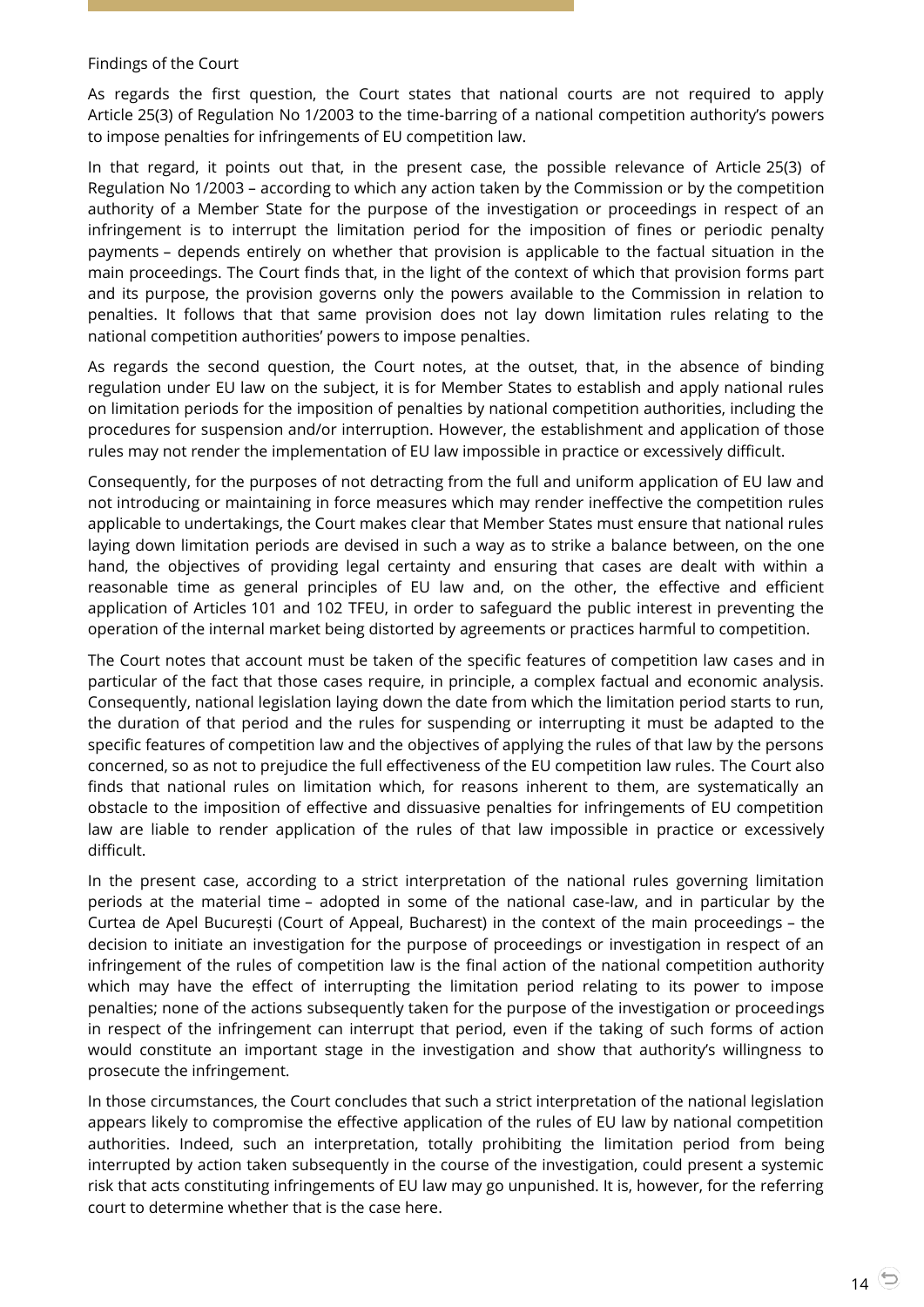If that should prove to be the case, the Court finds that it is for the referring court to interpret the national legislation at issue so far as at all possible in the light of EU law, and particularly the rules of EU competition law, as interpreted by the Court, or, as necessary, disapplying that legislation.

In that regard, the Court notes that the question whether a national provision must be disapplied, in so far as it conflicts with EU law, arises only if no interpretation of that provision in conformity with EU law proves possible.

<span id="page-14-0"></span>However, in the present case, it is apparent from the order for reference that such an interpretation appears possible, which it is, however, for the referring court ultimately to ascertain.

#### **Judgment of the Court (Second Chamber) of 27 January 2021**

Case [C-595/18](http://curia.europa.eu/juris/document/document.jsf?text=&docid=237046&pageIndex=0&doclang=en&mode=lst&dir=&occ=first&part=1&cid=2207092) P [The Goldman Sachs Group v Commission](http://curia.europa.eu/juris/document/document.jsf?text=&docid=237046&pageIndex=0&doclang=en&mode=lst&dir=&occ=first&part=1&cid=2207092)

 $\overline{a}$ 

Appeal – Competition – Agreements, decisions and concerted practices – European market for power cables – Market allocation in connection with projects – Regulation (EC) No 1/2003 – Article 23(2) – Attributability of unlawful conduct of one company to another company – Presumption of actual exercise of decisive influence – Entity controlling 100% of the voting rights associated with the shares of another company

The Goldman Sachs Group ('the appellant') is a company established in the United States. It is an investment bank which operates in all the major financial centres around the world. From 29 July 2005 to 28 January 2009 ('the infringement period'), it was the (indirect) parent company, through certain funds which it had established, of Prysmian SpA and its wholly owned subsidiary, Prysmian Cavi e Sistemi Srl, two companies established in Italy, which together form the Prysmian group, one of the leading businesses worldwide in the submarine and underground power cables sector. While its shareholding in Prysmian was initially 100% of the shares, it subsequently decreased to 84.4% when part of Prysmian's capital was floated on the stock exchange on 3 May 2007. <sup>36</sup>

Following an investigation initiated in 2008, the Commission, by decision of 2 April 2014  $37$  ('the decision at issue'), (i) found that there had been a single and continuous infringement of Article 101 TFEU in the 'sector for (extra) high voltage underground and/or submarine power cables' consisting in an allocation of the worldwide market between the main European, Japanese and South Korean producers concerned and (ii) imposed fines for their participation in the cartel at issue.

The appellant was found liable as Prysmian's parent company during the infringement period, and a distinction was drawn between the situation that prevailed until a part of Prysmian's capital was floated on the stock exchange and the subsequent situation. Thus, as regards the first period, the Commission found that the appellant had remained in a situation similar to that of a sole and exclusive owner, despite the divestments of shares, so that it could be presumed, in accordance with the case-law principles established by the Court of Justice, <sup>38</sup> that it had exercised decisive influence over Prysmian's market conduct. Furthermore, as regards the entire infringement period, the Commission relied on a body of evidence revealing the economic, organisational and legal links between the appellant and Prysmian in order to conclude that such decisive influence had actually been exercised.

<sup>&</sup>lt;sup>36</sup> During the infringement period, the period prior to the floatation on the stock exchange of part of Prysmian's capital will be referred to below as 'the first period'.

<sup>&</sup>lt;sup>37</sup> Commission Decision C(2014) 2139 final of 2 April 2014 relating to a proceeding under Article 101 [TFEU] and Article 53 of the EEA Agreement (Case AT.39610 – Power cables).

<sup>38</sup> Judgment of 10 September 2009, *Akzo Nobel and Others* <sup>v</sup> *Commission* (C-97/08 P, EU:C:2009:536, paragraph 58). See also judgments of 24 June 2015, *Fresh Del Monte Produce* v *Commission* and *Commission* v *Fresh Del Monte Produce* (C-293/13 P and C-294/13 P, EU:C:2015:416, paragraph 75 and the case-law cited), and of 28 October 2020, *Pirelli & C.* v *Commission* (C-611/18 P, not published, EU:C:2020:868, paragraph 68 and the case-law cited).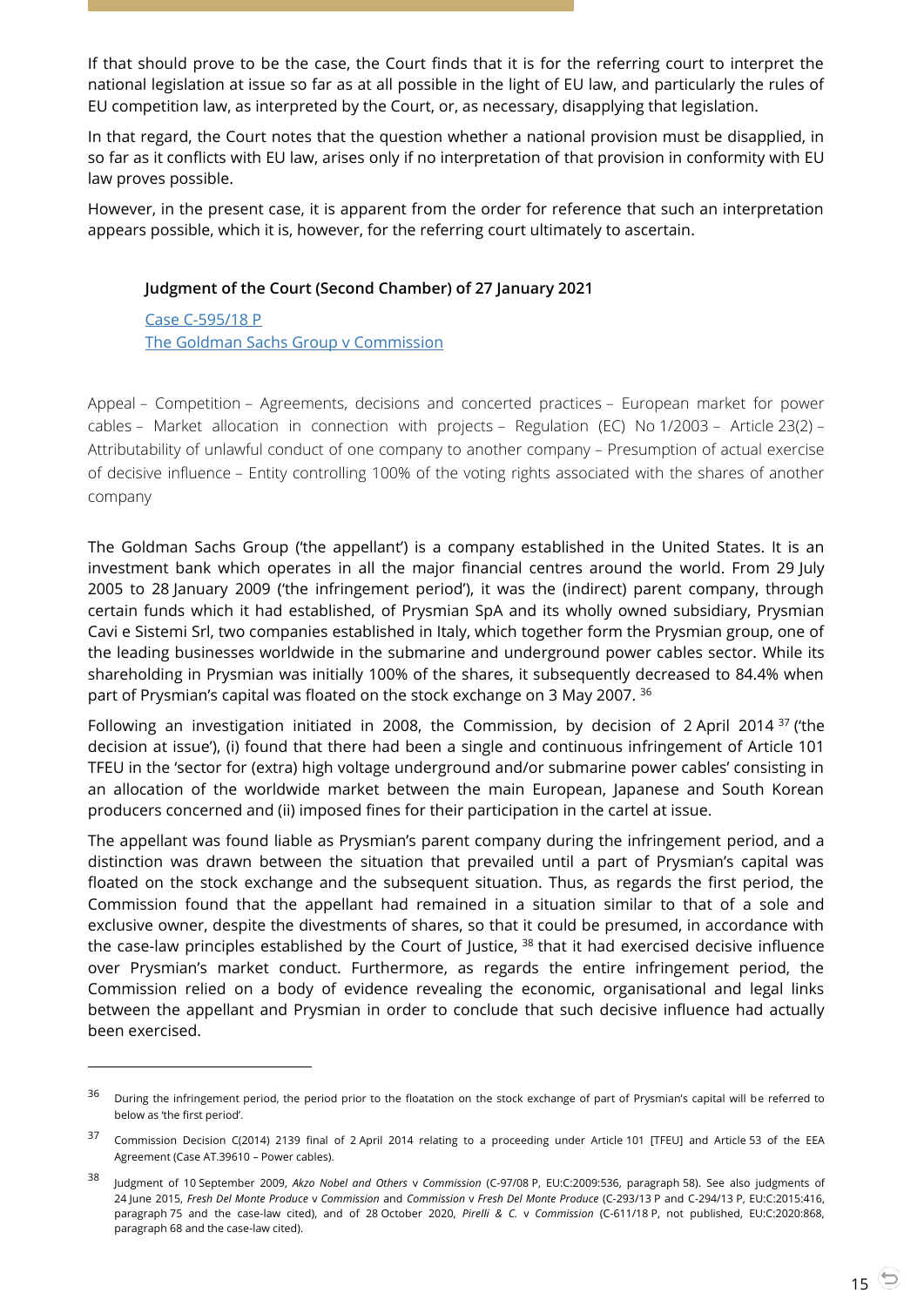Disputing the approach followed by the Commission in order to impute to it liability for the infringement at issue, Goldman Sachs brought an action before the General Court (i) for annulment of the decision at issue in so far as it concerned it and (ii) for the reduction of the amount of the fine which had been imposed on it; that action was dismissed in its entirety by judgment of General Court of 12 July 2018. <sup>39</sup> In its judgment of 27 January 2021, the Court of Justice dismisses the appeal lodged by Goldman Sachs against the judgment of the General Court. In that context, the Court of Justice provides further clarifications on the conditions required for the liability of parent companies to be incurred where their subsidiaries have infringed the competition rules.

#### Findings of the Court of Justice

In the first place, the Court of Justice holds that the General Court was fully entitled to take the view that, where a parent company holds all the voting rights associated with its subsidiary's shares, the Commission is entitled to rely on a presumption that the parent company actually exercises decisive influence over its subsidiary's market conduct. The Court of Justice recalls that the presumption of actual exercise of decisive influence as enshrined in its case-law is intended to enable the parent company to be held liable for the conduct of its subsidiary, unless it is able to demonstrate that the subsidiary acts independently on the market. Thus, the implementation of that presumption does not require the Commission to produce indicia capable of establishing the actual exercise of such influence. In that regard, the Court of Justice specifies that it is not the mere holding of all or virtually all the capital of the subsidiary in itself that gives rise to the presumption, but the degree of control of the parent company over its subsidiary resulting from this. Where a parent company holds all the voting rights associated with its subsidiary's shares, without however being the sole shareholder of that subsidiary, it is able to exercise decisive influence over the conduct of the latter. Observing that it was not disputed that the appellant held all the voting rights associated with its subsidiary's shares, the Court of Justice concludes that the criticism made of the General Court in the appeal for having treated such a situation in the same way as that of a company holding all or virtually all of the capital of its subsidiary is not justified in the light of the conditions for applying the presumption of actual exercise of decisive influence.

In the second place, as regards the examination of the elements on which the Commission relied in order to conclude that the appellant had exercised decisive influence over its subsidiary's market conduct during the entire infringement period, the Court of Justice notes that the Commission relied, as regards the first period, on two grounds in order to hold the appellant liable for the infringement, namely a presumption of actual exercise of decisive influence, on the ground that the appellant held all the voting rights associated with Prysmian's shares, and its conclusion that the appellant had actually exercised such influence over Prysmian. Given that the Commission was entitled to rely on such a presumption, as is apparent from the foregoing, and since the General Court did not err in law in finding that the appellant had not succeeded in rebutting that presumption, the Court of Justice considers that the appeal is ineffective in so far as it concerns the General Court's findings as regards the second ground on which the Commission relied in order to hold the appellant liable for the infringement at issue in that period.

As regards the period after the flotation of a part of Prysmian's capital on the stock exchange, the Court of Justice holds that the General Court did not err in law in finding that personal links between the parent company and its subsidiary other than those resulting from an accumulation of posts could be relevant in that regard, since such links are capable of establishing the existence of a single economic entity. The General Court was therefore right to accept that personal links relating to the exercise, by the director of a company, of consultancy activities for the other company are relevant.

Lastly, the Court of Justice observes that no reduction of the fine was granted to Prysmian on account of the unsuccessful nature of the appeal lodged by the companies in that group, <sup>40</sup> with the result that the appellant was not eligible for such a reduction. Consequently, the appeal is dismissed in its entirety.

<sup>39</sup> Judgment of 12 July 2018, *The Goldman Sachs Group* <sup>v</sup> *Commission* (T-419/14, EU:T:2018:445).

<sup>40</sup> Judgment of 12 July 2018, *Prysmian and Prysmian Cavi e Sistemi* <sup>v</sup> *Commission* (T-475/14, EU:T:2018:448), upheld by the judgment of 24 September 2020, *Prysmian and Prysmian Cavi e Sistemi* v *Commission* (C-601/18 P, EU:C:2020:751).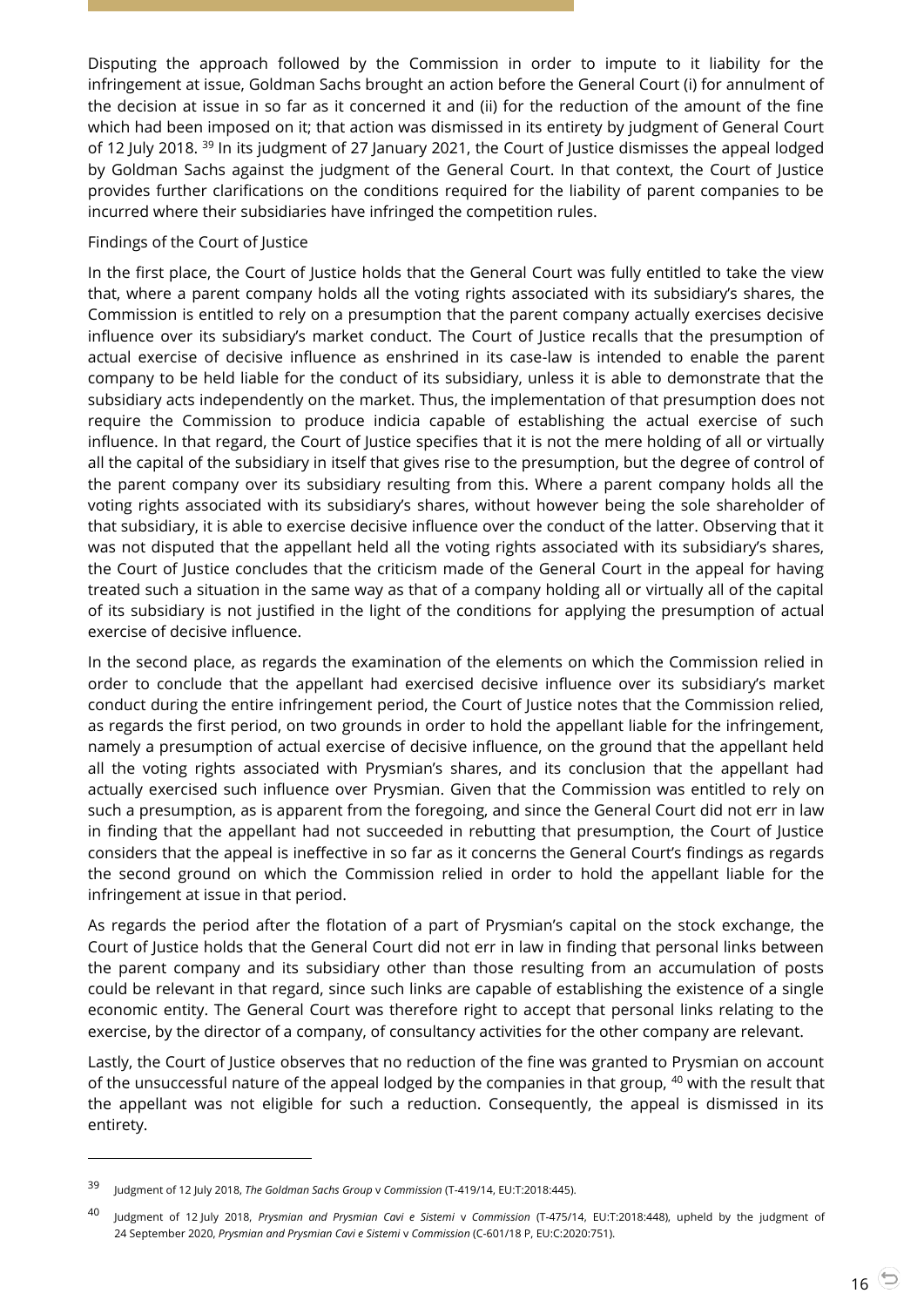## <span id="page-16-1"></span><span id="page-16-0"></span>**VI. APPROXIMATION OF LAWS – CHEMICALS**

#### **Judgment of the Court (Third Chamber) of 21 January 2021**

Case [C-471/18](http://curia.europa.eu/juris/document/document.jsf?text=&docid=236724&pageIndex=0&doclang=EN&mode=lst&dir=&occ=first&part=1&cid=2211540) P [Germany v Esso Raffinage](http://curia.europa.eu/juris/document/document.jsf?text=&docid=236724&pageIndex=0&doclang=EN&mode=lst&dir=&occ=first&part=1&cid=2211540)

Appeal – Registration, evaluation and authorisation of chemicals – Regulation (EC) No 1907/2006 (REACH) – Articles 5 and 6 – General obligation to register substances – Articles 41 and 42 – Evaluation of registration dossiers and compliance check of information submitted by registrants – Declaration of noncompliance – Actionable measure – Interest in bringing proceedings – Locus standi – Respective competences of the European Chemicals Agency (ECHA) and national authorities – Obligation on ECHA to check the compliance of additional information submitted by registrants at its request – ECHA's power to take an appropriate decision – Article 1 – Objective of protecting human health and the environment – Articles 13 and 25 – Use of animal testing – Promotion of alternative methods

Esso Raffinage ('Esso') submitted to the European Chemicals Agency (ECHA) an application for registration of a substance it manufactures.

By decision of 6 November 2021, ECHA requested that Esso provide it with additional information before the expiry of one year. In reply, Esso provided ECHA with information other than that requested, but which it considered to be alternative to that information.

On 1 April 2015, ECHA sent to the ministère de l'Écologie, du Développement durable, des Transports et du Logement (Ministry of Ecology, Sustainable Development, Transport and Housing, France) a letter headed 'Statement of non-compliance following a dossier evaluation decision under Regulation (EC) No 1907/2006' ('the letter at issue'). In that letter, ECHA stated that Esso had not met its obligations. <sup>41</sup>

The General Court upheld Esso's action, after declaring it admissible, and annulled the letter at issue. The Court, to which an appeal was brought by the Federal Republic of Germany, has dismissed the appeal, clarifying the scope of ECHA's power to take decisions following a compliance check of information contained in substance registration dossiers.

#### Findings of the Court

In the first place, the Court reviews the General Court's findings relating to the admissibility of Esso's action, in particular as regards whether the letter at issue is open to challenge. In that regard, the Court points out, first of all, that, in order to determine whether an act is intended to produce binding legal effects, account may be taken of objective criteria, such as the content of the act in question, the context in which it was adopted and the powers of the body which adopted it, and of a subjective criterion relating to the intention that led the institution, body, office or agency of the Union which drafted the contested act to adopt it. However, that subjective criterion can play only a complementary role as compared with the objective criteria referred to above and, therefore, cannot be given greater weight than those objective criteria, nor can it affect the assessment of the effects of the resulting contested act.

Next, the Court states that, by providing that ECHA may adopt 'any appropriate decisions',  $42$  the EU legislature has conferred on ECHA the power to draw legally binding conclusions from the evaluation of the information submitted by a registrant who has previously been notified of a decision asking it

<sup>41</sup> Those obligations arise from the decision of 6 November 2012 and from Article 5 and Article 41(4) of Regulation (EC) No 1907/2006 of the European Parliament and of the Council of 18 December 2006 concerning the Registration, Evaluation, Authorisation and Restriction of Chemicals (REACH), establishing a European Chemicals Agency, amending Directive 1999/45/EC and repealing Council Regulation (EEC) No 793/93 and Commission Regulation (EC) No 1488/94 as well as Council Directive 76/769/EEC and Commission Directives 91/155/EEC, 93/67/EEC, 93/105/EC and 2000/21/EC (OJ 2006 L 396, p. 1 and corrigendum OJ 2007 L 136, p. 3) ('the REACH Regulation').

<sup>42</sup> Article 42(1) of the REACH Regulation.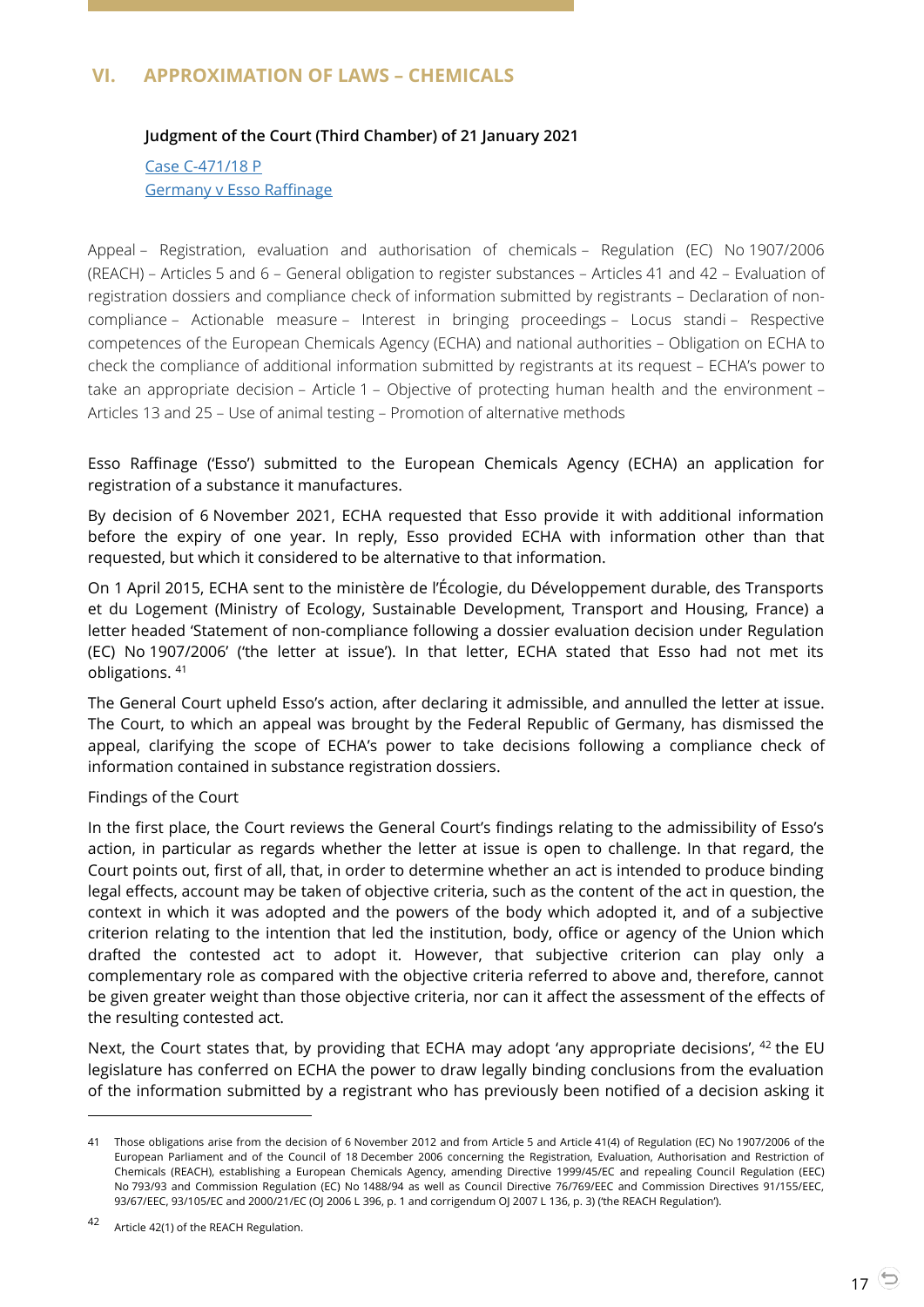to bring its registration dossier into compliance with the requirements of the REACH Regulation. <sup>43</sup> ECHA is therefore able to decide whether the information in question complies with those requirements and whether the registrant has complied with the corresponding obligations. Those obligations include not only the obligation to comply with the decision requiring the submission of that information, but ultimately also include the obligation on manufacturers and importers of substances in quantities of one tonne or more per year  $44$  to comply with all the requirements applicable to the registration of those substances. In that regard, the Court points out that the EU legislature established the substance registration and evaluation system in order to allow ECHA to determine that industry is meeting its obligations, subject to penalties if those obligations are not met. In that context, it is for the Member States to establish a system of penalties applicable to the undertakings concerned and to take the measures necessary to ensure that they are implemented, <sup>45</sup> in the event that ECHA finds that those undertakings have infringed the obligations arising from the REACH Regulation. <sup>46</sup> The Court concludes that the General Court was therefore right to find that it is ECHA and not, as the Federal Republic of Germany submits in its appeal, the Member States, which has the power to adopt a decision declaring that those obligations have been infringed, such as that contained in the letter at issue.

Finally, the Court notes that that analysis of the allocation of competences between ECHA and the Member States is supported by the objectives of the REACH Regulation, which introduces an integrated system for monitoring chemical substances that are manufactured, imported or placed on the market in the Union, with the aim of ensuring a high level of protection of human health and the environment. One of the essential elements of that system is the establishment of ECHA, a central and independent entity responsible for, first, receiving applications for registration of those substances and updates to those applications, next, checking that they are complete and rejecting them if they are incomplete and, lastly, checking the compliance of the information they contain with the relevant requirements, if necessary after they are completed. <sup>47</sup>

In the second place, the Court examines the General Court's findings relating to ECHA's exercise of its decision-making powers. In that regard, the Court states, first of all, that the obligation on ECHA to evaluate substance registration dossiers that are submitted to it and to check the compliance of the information contained therein relates, if a registrant has submitted 'adaptations to the standard information requirements', to the question whether those adaptations and their justifications comply with the rules governing them. Every registrant has the possibility to submit, with their registration dossier, alternative information to the 'standard information' required, referred to as 'adaptations', subject to compliance with the requirements governing such adaptations. Next, the Court notes that the possibility for registrants to have recourse to such 'adaptations' at subsequent stages of the procedure for the registration and evaluation of substances, in particular where ECHA has adopted a decision requesting that a registration dossier be supplemented by a study involving animal testing, arises from the relevant general provisions of the REACH Regulation and from the guiding principle of limiting animal testing which those general provisions reflect. In particular, the REACH Regulation requires the use of information obtained by means other than animal testing 'wherever possible' and that such testing be undertaken 'only as a last resort'. Finally, the Court finds that ECHA must examine those adaptations and rule on their compliance in accordance with the procedural and decisionmaking arrangements laid down by the REACH Regulation, which it did not do in the present case, as the General Court was correct to find.

<sup>43</sup> Decision taken under Article 41(3) of the REACH Regulation.

<sup>44</sup> Article 5 and Article 6(1) of the REACH Regulation.

<sup>45</sup> Articles 125 and 126 of the REACH Regulation, read in the light of recitals 121 and 122 of that regulation.

<sup>46</sup> Article 51 of the REACH Regulation.

<sup>47</sup> Articles 6, 20, 22, 41 and 42 and recitals 19, 20 and 44 of the REACH Regulation.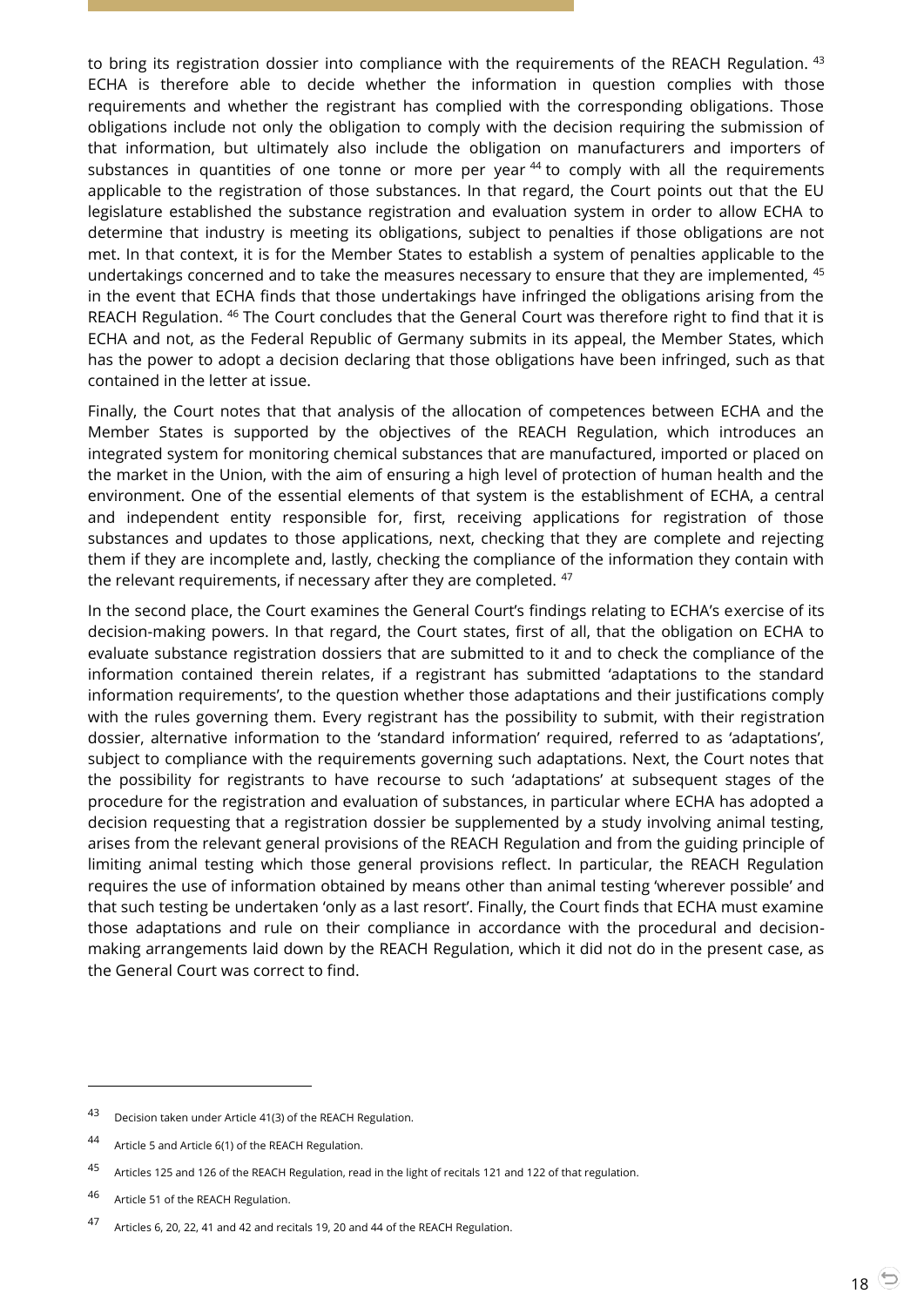# <span id="page-18-1"></span><span id="page-18-0"></span>**VII. ECONOMIC AND MONETARY POLITICY**

## **Judgment of the Court (Grand Chamber) of 26 January 2021**

Joined Cases [C-422/19 et C-423/19](http://curia.europa.eu/juris/document/document.jsf?text=&docid=236962&pageIndex=0&doclang=en&mode=lst&dir=&occ=first&part=1&cid=2215888) [Hessischer Rundfunk](http://curia.europa.eu/juris/document/document.jsf?text=&docid=236962&pageIndex=0&doclang=en&mode=lst&dir=&occ=first&part=1&cid=2215888)

Reference for a preliminary ruling – Economic and monetary policy – Article 2(1) and Article 3(1)(c) TFEU – Monetary policy – Exclusive competence of the European Union – Article 128(1) TFEU – Protocol (No 4) on the Statute of the European System of Central Banks and of the European Central Bank – Article 16, first paragraph – Concept of 'legal tender' – Effects – Obligation to accept euro banknotes – Regulation (EC) No 974/98 – Whether possible for Member States to impose limitations on payments by means of banknotes and coins denominated in euro – Conditions – Regional legislation precluding the payment in cash of a radio and television licence fee to a regional public broadcasting body

Two German citizens who were liable to pay a radio and television licence fee in the *Land* of Hesse (Germany) offered to pay it to Hessischer Rundfunk (Hesse's broadcasting body) in cash. Invoking its regulations on the procedure for payment of radio and television licence fees, which preclude any possibility of paying the licence fee in cash, <sup>48</sup> Hessischer Rundfunk refused their offer and sent them payment notices.

The two German citizens brought an action against those payment notices and the dispute reached the Bundesverwaltungsgericht (Federal Administrative Court, Germany). That court noted that the exclusion of the possibility of paying the radio and television licence fee by means of euro banknotes, as provided for by Hessischer Rundfunk's regulations on the payment procedure, infringes a higherranking provision of federal law, under which euro banknotes are to be unrestricted legal tender. <sup>49</sup>

The Bundesverwaltungsgericht (Federal Administrative Court), however, queried whether that provision of federal law is compatible with the exclusive competence of the European Union in the area of monetary policy for the Member States whose currency is the euro, and referred the matter to the Court of Justice for a preliminary ruling. It also asked whether the status as legal tender of banknotes denominated in euro prohibited the public authorities of Member States from ruling out the possibility of a statutorily imposed payment obligation being discharged in cash, as is the case for payment of the radio and television licence fee in the *Land* of Hesse.

The Grand Chamber of the Court of Justice rules that a Member State whose currency is the euro may, in the context of the organisation of its public administration, adopt a measure obliging that administration to accept payment in cash or introduce, for a reason of public interest and under certain conditions, a derogation from that obligation.

#### Findings of the Court

 $\overline{a}$ 

First, the Court of Justice interprets the concept of 'monetary policy' in the area in which the European Union has exclusive competence for the Member States whose currency is the euro. <sup>50</sup>

The Court begins by stating that that concept is not limited to its operational implementation but also entails a regulatory dimension intended to guarantee the status of the euro as the single currency. Next, it notes that the attribution of the status of 'legal tender' only to euro banknotes issued by the

<sup>48</sup> Paragraph 10(2) of the Satzung des Hessischen Rundfunks über das Verfahren zur Leistung der Rundfunkbeiträge (Regulations of Hessischer Rundfunk on the procedure for payment of radio and television licence fees) of 5 December 2012.

<sup>49</sup> Second sentence of Paragraph 14(1) of the Gesetz über die Deutsche Bundesbank (Law on the German central bank), in the version published on 22 October 1992 (BGBl. 1992 I, p. 1782), as amended by the Law of 4 July 2013 (BGBl. 2013 I, p. 1981).

<sup>50</sup> Under Article 3(1)(c) TFEU, given that, according to Article 2(1) TFEU, only the European Union may legislate and adopt legally binding acts in that area.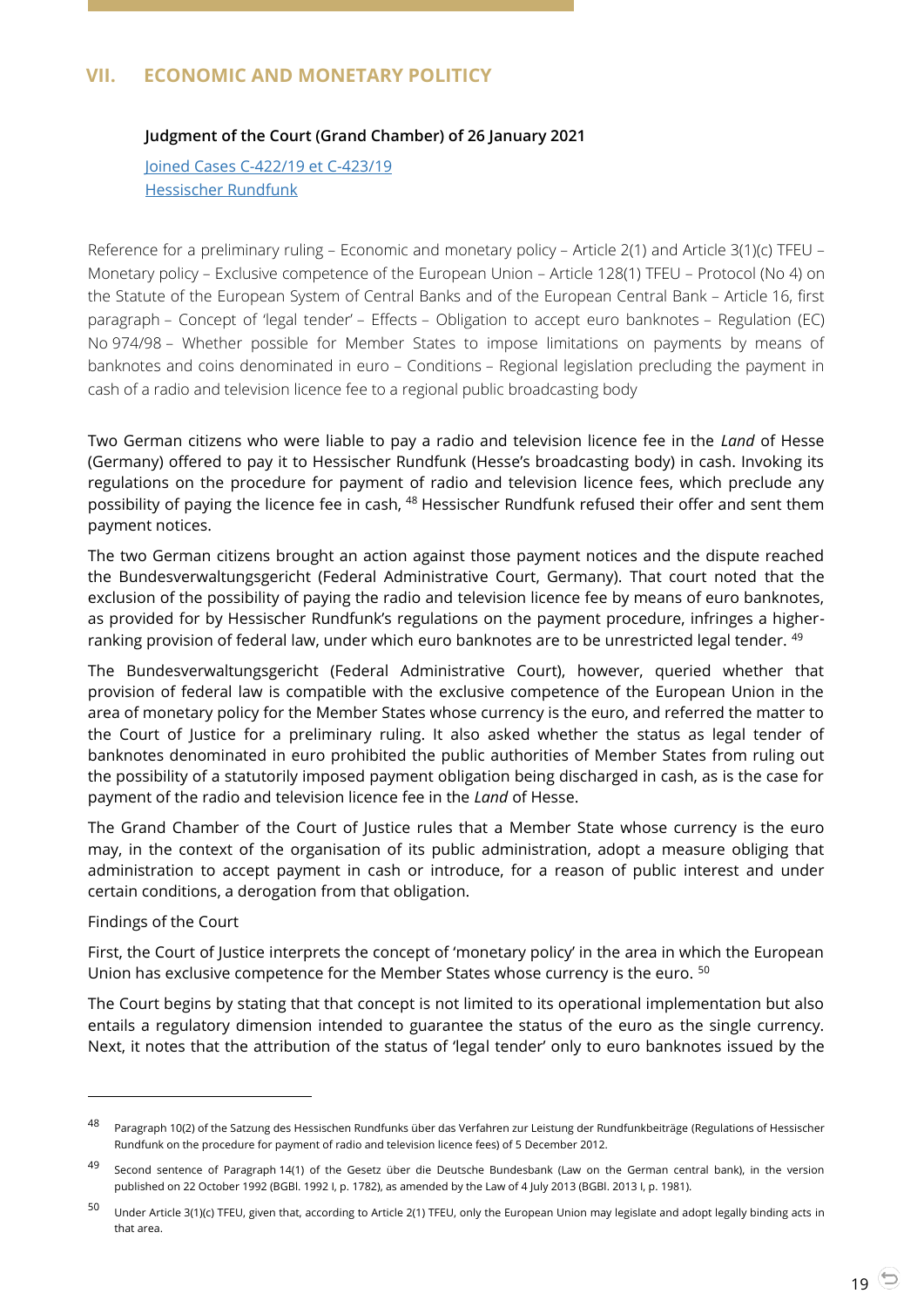European Central Bank and the national central banks<sup>51</sup> affirms the official nature of those banknotes in the euro area, excluding the possibility that other banknotes may also qualify for that status. It adds that the concept of 'legal tender' of a means of payment denominated in a currency unit signifies that that means of payment cannot generally be refused in settlement of a debt denominated in the same currency unit. Last, it points out that the fact that the EU legislature can lay down the measures necessary for the use of the euro as the single currency  $52$  reflects the need to establish uniform principles for all Member States whose currency is the euro and contributes to the pursuit of the primary objective of the European Union's monetary policy, which is to maintain price stability.

Consequently, the Court rules that the European Union alone is competent to specify the status of legal tender accorded to banknotes denominated in euro. The Court recalls that, where competence is conferred exclusively on the European Union, Member States cannot adopt or retain a provision falling within that competence, even in a situation where the European Union has not exercised its exclusive competence.

However, the Court notes that it is not necessary for the establishment of the status of legal tender of banknotes denominated in euro or for the preservation of their effectiveness as legal tender to impose an absolute obligation to accept those banknotes as a means of payment. Nor is it necessary that the European Union lay down exhaustively and uniformly the exceptions to that fundamental obligation, so long as it is possible, as a general rule, to pay in cash.

Consequently, the Court concludes that the Member States whose currency is the euro are competent to regulate the procedures for settling pecuniary obligations, so long as it is possible, as a general rule, to pay in cash denominated in euro. Thus, a Member State can adopt a measure which obliges its public administration to accept cash payments in that currency.

Second, the Court notes that the status of legal tender of banknotes and coins denominated in euro implies, in principle, an obligation to accept them. However, it makes clear that that obligation may, in principle, be restricted by the Member States for reasons of public interest, provided that those restrictions are proportionate to the public interest objective pursued, which means, in particular, that other lawful means for the settlement of monetary debts must be available.

In that regard, the Court states that it is in the public interest that monetary debts to public authorities may be honoured in a way that does not involve those authorities in unreasonable expense which would prevent them from providing services cost-effectively. Thus, the public interest reason relating to the need to ensure the fulfilment of a statutorily imposed payment obligation is capable of justifying a limitation on cash payments, in particular where the number of licence fee payers from whom the debt has to be recovered is very high.

It is nevertheless for the Bundesverwaltungsgericht (Federal Administrative Court) to ascertain whether such a limitation is proportionate to the objective of actually recovering the radio and television licence fee, in particular in the light of the fact that the lawful alternative means of payment may not be readily accessible to everyone liable to pay it.

<sup>51</sup> The status as legal tender of banknotes denominated in euro is established in the third sentence of Article 128(1) TFEU, the third sentence of the first paragraph of Article 16 of Protocol (No 4) on the Statute of the European System of Central Banks and of the European Central Bank (OJ 2016 C 202, p. 230), and the second sentence of Article 10 of Council Regulation (EC) No 974/98 of 3 May 1998 on the introduction of the euro (OJ 1998 L 139, p. 1).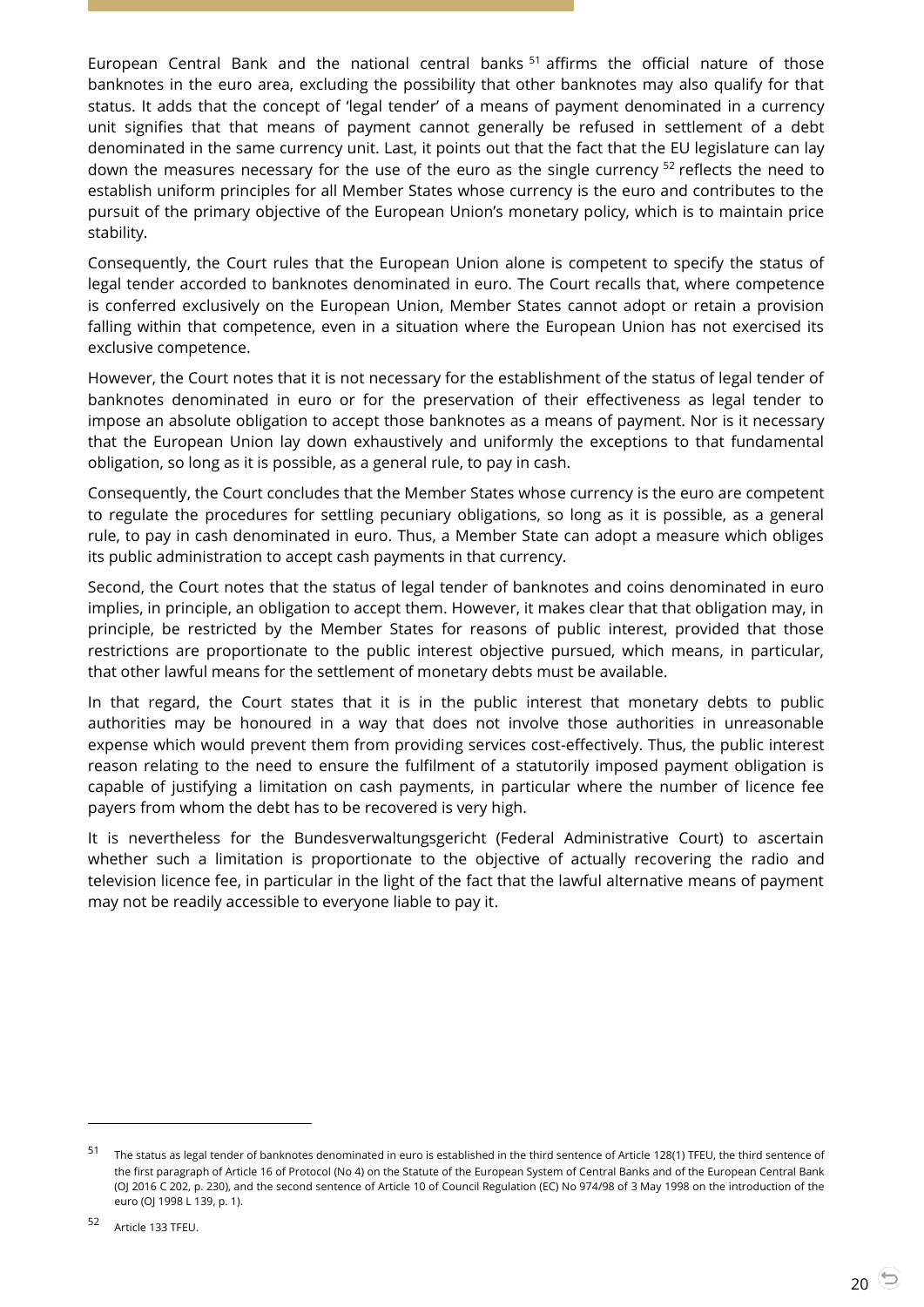## <span id="page-20-0"></span>**Judgment of the General Court (Tenth Chamber, Extended Composition) of 20 January 2021**

Case [T-758/18](http://curia.europa.eu/juris/document/document.jsf?text=&docid=236703&pageIndex=0&doclang=en&mode=lst&dir=&occ=first&part=1&cid=2223980) [ABLV Bank v CRU](http://curia.europa.eu/juris/document/document.jsf?text=&docid=236703&pageIndex=0&doclang=en&mode=lst&dir=&occ=first&part=1&cid=2223980)

Economic and monetary Union – Banking union – Single resolution mechanism for credit institutions and certain investment firms (SRM) – Single Resolution Fund (SRF) – Setting of the 2015 and 2018 ex ante contributions – Rejection of the request for a recalculation and a reimbursement of contributions – Action for annulment – Challengeable act – Admissibility – Institution whose licence has been withdrawn – Article 70(4) of Regulation (EU) No 806/2014 – Concept of 'change of status' – Article 12(2) of Delegated Regulation (EU) 2015/63

The applicant, ABLV Bank AS, was, until 11 July 2018, a licensed Latvian credit institution as well as a 'significant entity' subject to supervision by the European Central Bank (ECB) under the Single Monitoring Mechanism (SSM).

On 13 February 2018, the United States Treasury Department announced a proposed measure to designate the applicant as an institution of primary money laundering concern. Following that announcement, the applicant was no longer able to make payments in dollars and experienced a wave of deposit withdrawals. The ECB therefore instructed the Latvian Financial and Capital Markets Commission to impose a moratorium to allow the applicant to stabilise its situation. On 23 February 2018, the ECB found that the applicant was failing or likely to fail and the Single Resolution Board (SRB) found that a resolution action in respect of the applicant was not necessary in the public interest.

The applicant paid the amounts due as *ex ante* contributions for the years 2015 and 2018, as indicated by the Financial and Capital Markets Commission.

Following the withdrawal of its licence by the ECB, on 11 July 2018, the applicant applied to the SRB for the repayment of a proportion of the contributions paid for the year 2015, the recalculation of the amount of its *ex ante* contribution for the year 2018 and the repayment of the amounts overpaid as *ex ante* contributions.

By letter of 17 October 2018 ('the contested decision'), the SRB considered, first, that the ECB's decision concerning the applicant had no effect on its 2018 *ex ante* contribution, in that it did not require it to recalculate or reimburse part of that contribution. Secondly, with regard to the 2015 *ex ante* contributions, the SRB considered that the entities which had paid these contributions and whose licence had subsequently been withdrawn did not benefit from a right to reimbursement of those contributions.

The applicant brought an action for annulment of the contested decision, relying in particular on pleas in law alleging failure to have regard to the alleged *pro rata temporis* nature of *ex ante*  contributions. That action was, however, dismissed by the General Court, which, sitting in an extended composition, ruled for the first time on the non-refundability of the *ex ante* contributions duly received.

#### Findings of the Court

 $\overline{a}$ 

In the first place, the General Court examines the 2018 ex ante contribution. In that regard, it recalls, first, the annual nature of the *ex ante* contributions paid by each authorised institution, established in a Member State participating in the Banking Union, to the Single Resolution Fund (SRF) and, second, the non-refundable nature of those contributions, received in due form .<sup>53</sup> With regard to the annual nature of those contributions, it does not mean that they 'relate' to a specific year, with the

<sup>53</sup> Article 70(4) of Regulation (EU) No 806/2014 of the European Parliament and of the Council of 15 July 2014 establishing uniform rules and a uniform procedure for the resolution of credit institutions and certain investment firms in the framework of a Single Resolution Mechanism and a Single Resolution Fund and amending Regulation (EU) No 1093/2010 (OJ 2014 L 225, p. 1).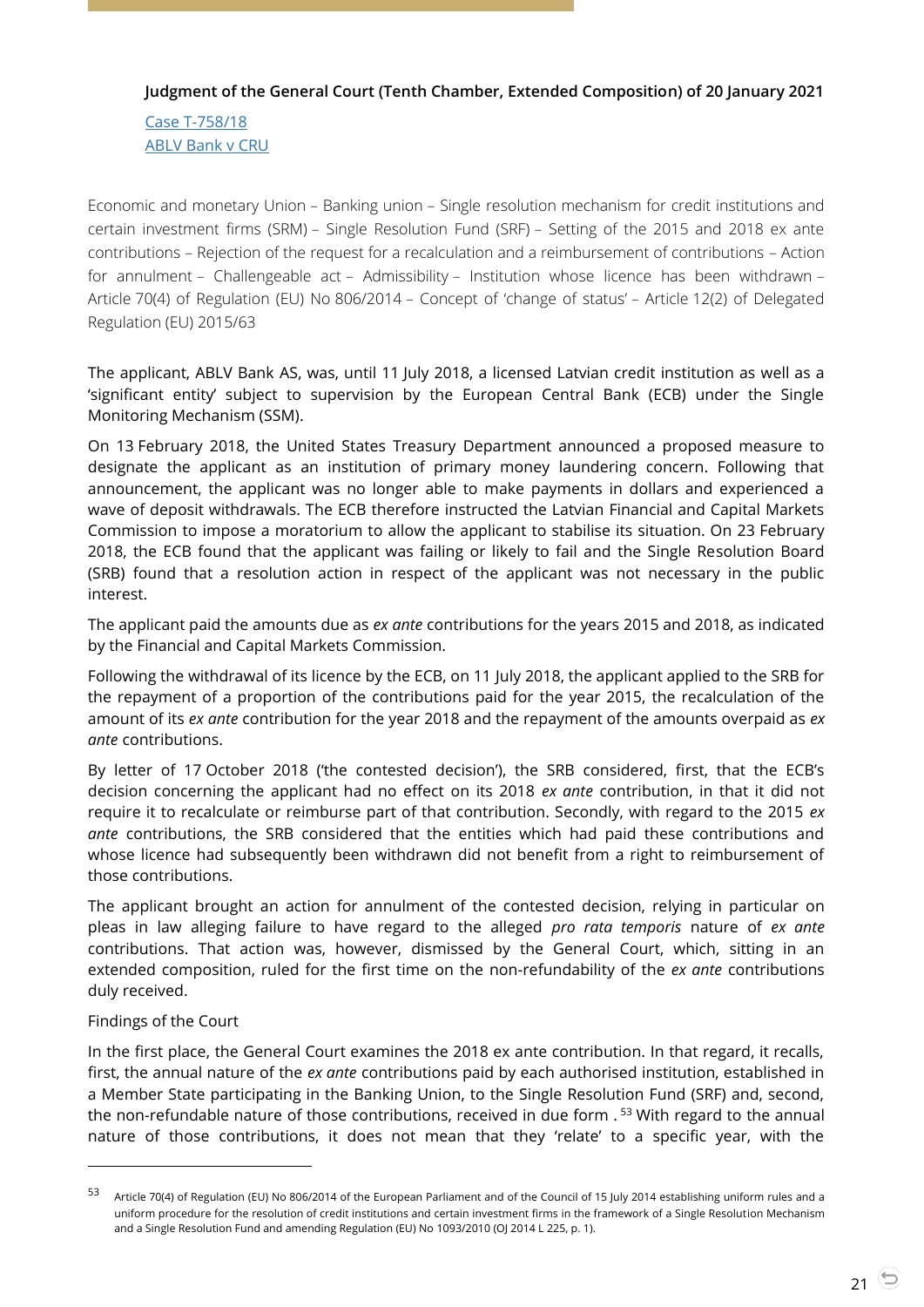consequence that an adjustment would necessarily have to be made when an institution loses its licence in the course of the year.

Next, the Court notes, first, that *ex ante* contributions to the SRF are collected from financial sector actors prior to and independently of any resolution operation. Secondly, resolution instruments can only apply to entities which are failing or likely to fail and only when necessary to achieve the objective of financial stability in the public interest. Consequently, it is only the preservation of that interest, and not the individual interest of an institution, which is the decisive factor for the use of the SRF. In that regard, the Court states that the payment of the *ex ante* contributions does not guarantee any consideration, but is intended to provide the SRF with funds in the public interest and to ensure the stability of the European banking system. The applicant has therefore paid its compulsory contribution to the SRF for the year 2018, as an actor in the financial sector entrusted by the legislature with the task of financing the stabilisation of the financial system.

Finally, if the SRB had to take into account the evolution of the legal and financial situation of credit institutions during the contribution period concerned, it would be difficult, first, to calculate reliably and stably the contributions due by each of those institutions and, secondly, to pursue the objective of reaching, at the end of the initial period, at least 1% of the amount of deposits covered by all institutions authorised in the territory of a Member State.

In the second place, the General Court examines the interpretation of the concept of 'change of the status' of a credit institution. <sup>54</sup> Therefore, relying on the case-law of the Court of Justice according to which that concept could cover any kind of change in the legal or factual situation of an institution, <sup>55</sup> the General Court concludes that the withdrawal of a credit institution's licence by the ECB falls under that concept, which must be understood as including the cessation of activity of an institution as a result of the loss of its licence during the contribution period. It also clarifies that such withdrawal does not affect the obligation of an institution to pay the full *ex ante* contribution due in respect of that contribution period.

As regards, in the third and last place, the reimbursement of the remaining balance of the *ex ante* contribution paid by the applicant for 2015, the Court notes first that the national resolution funds, created in 2015, had to be progressively replaced by a Single Resolution Fund common to all Member States forming part of the Banking Union. In that context, as a first step, the Member States had to levy *ex ante* contributions on institutions authorised in their territory as from 1 January 2015. As a second step, the contributions thus received by the Member States were transferred to the SRF. <sup>56</sup> After their transfer, no distinction is made between contributions according to the year or legal basis under which they were collected. Therefore, both the contributions for 2015 and those for subsequent years are put together and mixed in that fund.

Next, the Court notes that the provision relating to the calculation method of the individual contributions of each institution by the SRB, during the initial period (2016-2023), makes no mention of a right to reimbursement of contributions for 2015 in the event that an institution withdraws from the resolution system during that period. Nor does that provision provide that the contributions for 2015 are advance payments for the initial period of the SRF. <sup>57</sup> Where that provision provides that the *ex ante* contributions are deducted from the amount owed by each institution, the aim pursued by that provision is to 'incorporate' the amounts transferred to the SRF into the calculation of individual contributions. Thus, when an institution loses its licence, it will no longer have to pay contributions in the future and is therefore no longer concerned by the calculation method. Consequently, the contributions for 2015 are not advance payments for the initial period of the SRF and, therefore, must not be reimbursed when an institution loses its licence. However, it cannot be ruled out that the

<sup>54</sup> Article 12(2) of Commission Delegated Regulation (EU) 2015/63 of 21 October 2014 supplementing Directive 2014/59/EU of the European Parliament and of the Council with regard to *ex ante* contributions to resolution financing arrangements (OJ 2015 L 11, p. 44).

<sup>55</sup> Judgment of 14 November 2019, *State Street Bank International* (C-255/18, EU:C:2019:967).

<sup>&</sup>lt;sup>56</sup> Article 3 of the Intergovernmental Agreement on the Transfer and Pooling of Contributions to the SRF, signed in Brussels on 21 May 2014.

<sup>57</sup> Article 8(2) of Council Implementing Regulation (EU) 2015/81 of 19 December 2014 specifying uniform conditions of application of Regulation (EU) No 806/2014 of the European Parliament and of the Council with regard to *ex ante* contributions to the Single Resolution Fund (OJ 2015 L 15, p. 1).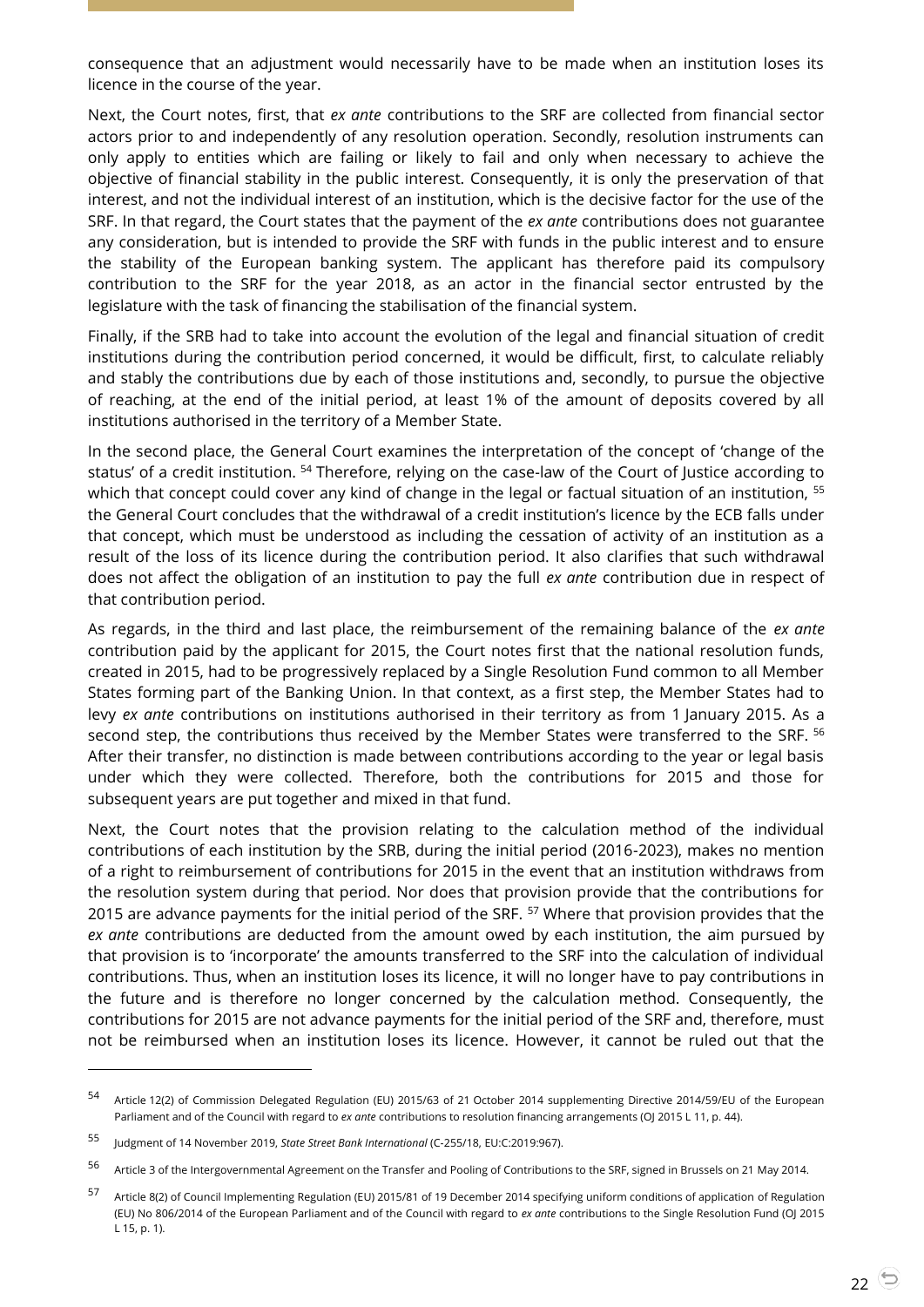calculation of an institution's annual contribution for, for example, 2018 may result, following the deduction of the contribution for 2015, in a negative amount and the payment of the corresponding sum to that institution. That reimbursement is however not based on the principle of *pro rata temporis*, but rather on the result of a mathematical operation carried out to determine the amount of the annual contribution of that institution for 2018. Moreover, although the amount of the contributions for 2015 was set by the national resolution authorities, those contributions are to be considered as contributions to the SRF in the same way as those calculated by the SRB due to the fact that the contributions, once transferred, are put together and mixed in the SRF.

Finally, the Court concludes that the SRB was correct to hold that the withdrawal of a credit institution's licence by the ECB, during the contribution period, did not entitle that institution to a refund of the sums paid in respect of its *ex ante* contributions duly received.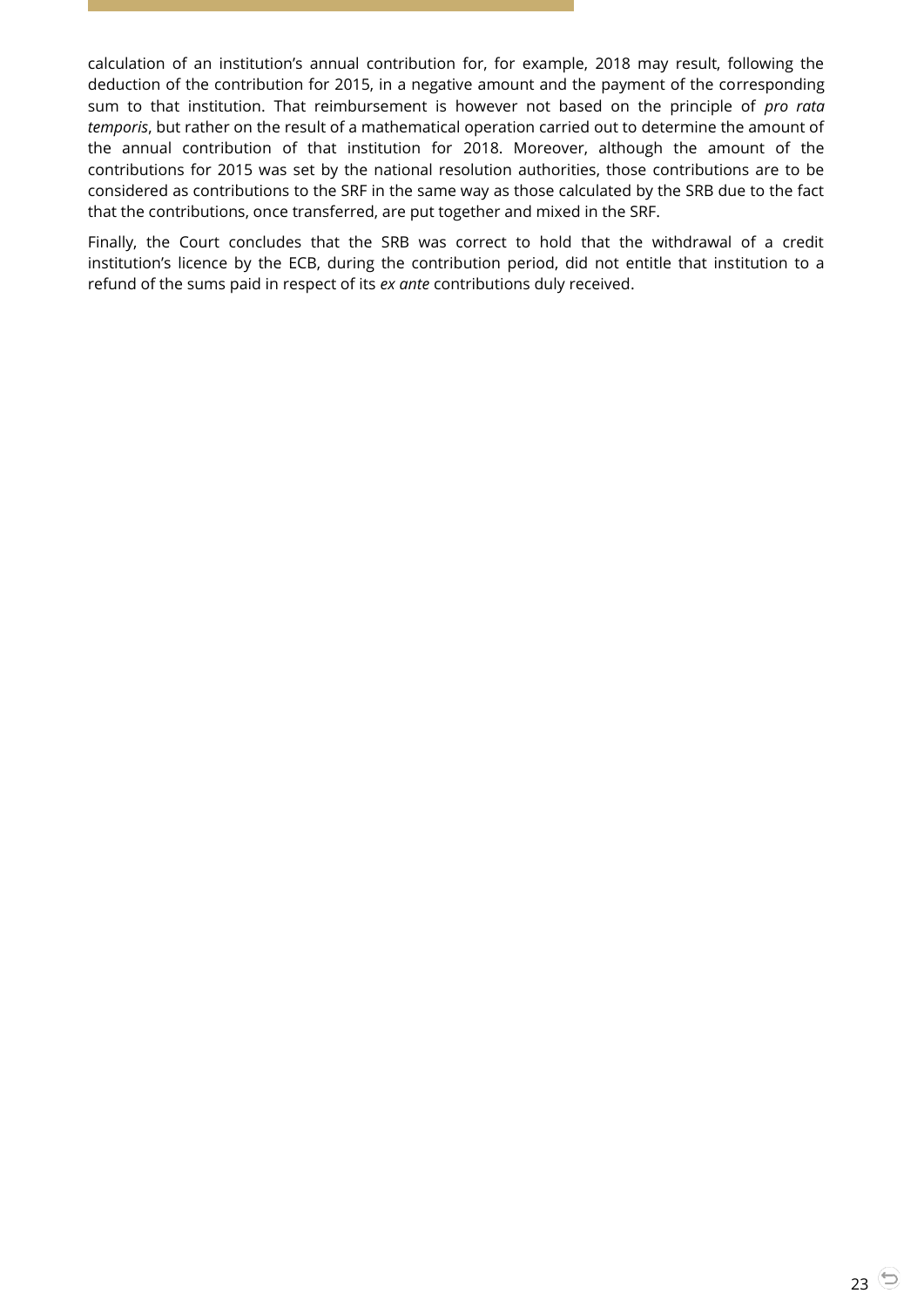# <span id="page-23-1"></span><span id="page-23-0"></span>**VIII. SOCIAL POLICY – EQUAL TREATMENT IN MATTERS OF EMPLOYMENT AND OCCUPATION**

#### **Judgment of the Court (Grand Chamber) of 26 January 2021**

Case [C-16/19](http://curia.europa.eu/juris/document/document.jsf?text=&docid=236963&pageIndex=0&doclang=en&mode=lst&dir=&occ=first&part=1&cid=2228943)

Szpital Kliniczny im. dra J. [Babińskiego Samodzielny Publiczny Zakład Opieki Zdrowotnej w](http://curia.europa.eu/juris/document/document.jsf?text=&docid=236963&pageIndex=0&doclang=en&mode=lst&dir=&occ=first&part=1&cid=2228943)  [Krakowie](http://curia.europa.eu/juris/document/document.jsf?text=&docid=236963&pageIndex=0&doclang=en&mode=lst&dir=&occ=first&part=1&cid=2228943)

Reference for a preliminary ruling – Social policy – Equal treatment in employment and occupation – Directive 2000/78/EC – Article 2(1) and (2)(a) and (b) – 'Concept of discrimination' – Direct discrimination – Indirect discrimination – Discrimination on grounds of disability – Difference in treatment within a group of workers with disabilities – Grant of an allowance to workers with disabilities who have submitted disability certificates after a date chosen by the employer – Exclusion of workers with disabilities who have submitted their certificates before that date

VL was employed by a hospital in Kraków (Poland) from October 2011 to September 2016. In December 2011, she obtained a disability certificate, which she submitted to her employer that same month. In order to reduce the amount of the contributions payable by the hospital to the Państwowy Fundusz Rehabilitacji Osób Niepełnosprawnych (State Fund for the Rehabilitation of Persons with Disabilities) (PFRON), the director of that establishment decided, following a meeting with the staff which took place in the second half of 2013, to grant a monthly allowance to employees who, following that meeting, submitted certificates attesting to their disabilities. On the basis of that decision, the allowance was granted to thirteen workers who had submitted their certificates after that meeting, whereas sixteen other workers, including VL, who had submitted their certificates earlier, did not receive that allowance.

The action brought against her employer having been dismissed at first instance, VL brought an appeal before the referring court, the Sąd Okręgowy w Krakowie (Regional Court, Kraków, Poland). In her view, the practice adopted by her employer, the effect of which was to exclude certain workers with disabilities from receiving an allowance granted to workers with disabilities, and the sole aim of which was to reduce the contributions payable by the hospital by encouraging workers with disabilities who had not yet submitted disability certificates to do so, is contrary to the prohibition of any direct or indirect discrimination on the grounds of disability laid down by Directive 2000/78. <sup>58</sup>

In that context, having doubts as to the interpretation of Article 2 of that directive and, in particular, as to whether discrimination, within the meaning of that provision, may be taken to occur where a distinction is made by an employer within a group of workers with the same protected characteristic, the referring court decided to refer a question to the Court of Justice. It sought to ascertain whether the practice adopted by an employer and consisting in the exclusion of workers with disabilities, who have already submitted disability certificates to that employer before the date chosen by that employer for the submission of such a certificate, from receiving an allowance paid to workers with disabilities may constitute discrimination for the purposes of that provision.

#### Findings of the Court

 $\overline{a}$ 

The Court, sitting as the Grand Chamber, begins by examining whether a difference in treatment occurring within a group of persons who have disabilities may be covered by the 'concept of discrimination' referred to in Article 2 of Directive 2000/78. In that regard, it notes that the wording of that article does not permit the conclusion that, regarding that protected ground, the prohibition of discrimination laid down by that directive is limited only to differences in treatment between persons

<sup>58</sup> Council Directive 2000/78/EC of 27 November 2000 establishing a general framework for equal treatment in employment and occupation (OJ 2000 L 303, p. 16).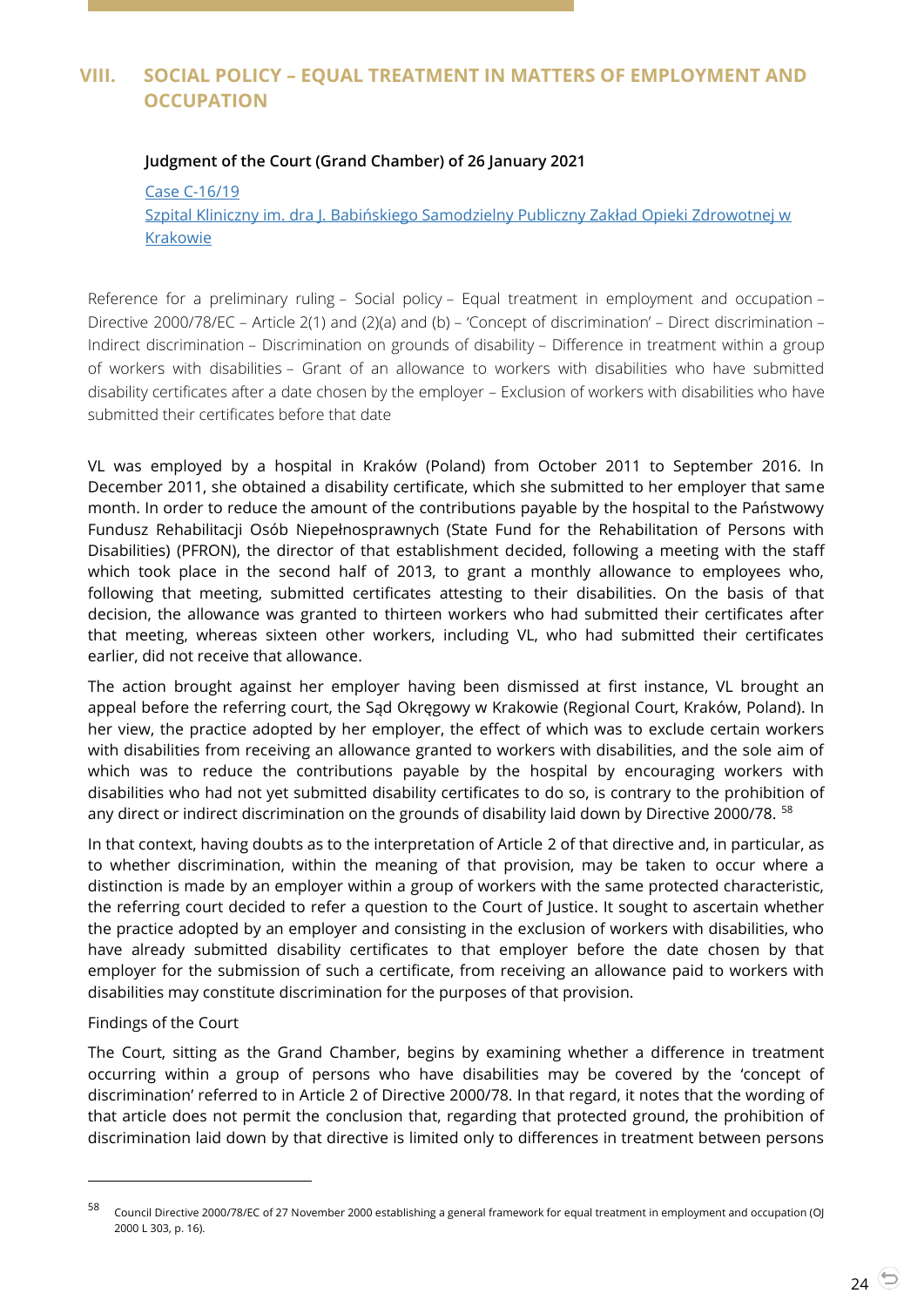who have disabilities and persons who do not have disabilities. The context of that article does not include such a limitation either. As regards the objective of that directive, it supports an interpretation whereby that directive does not limit the circle of persons in relation to whom a comparison may be made in order to identify discrimination on the grounds of disability to those who do not have disabilities. The Court also finds that, while it is true that instances of discrimination on the grounds of disability, for the purposes of that directive, are, as a general rule, those where persons with disabilities are subject to less favourable treatment than persons who do not have disabilities, the protection granted by that directive would be diminished if it were to be considered that a situation where such discrimination occurs within a group of persons, all of whom have disabilities, is, by definition, not covered by the prohibition of discrimination laid down thereby. Thus, the principle of equal treatment enshrined in Directive 2000/78 is intended to protect a worker who has a disability against any discrimination on the basis of that disability, not only as compared with workers who do not have disabilities but also as compared with other workers who have disabilities.

The Court goes on to assess whether the practice at issue may constitute discrimination on the grounds of disability as prohibited by Directive 2000/78. In that regard it indicates, in the first place, that, where an employer treats a worker less favourably than another of his or her workers in a comparable situation and where it is established, having regard to all the relevant circumstances of the case, that that unfavourable treatment is based on the former worker's disability, inasmuch as it is based on a criterion which is inextricably linked to that disability, such treatment is contrary to the prohibition of direct discrimination set out in Article 2(2)(a) of Directive 2000/78. As the practice at issue has given rise to a difference in treatment between two categories of workers with disabilities who are in a comparable situation, it is therefore for the referring court to determine whether the temporal condition imposed by the employer for receiving the allowance in question, namely the submission of the disability certificate after a date chosen by that employer, constitutes a criterion which is inextricably linked to the disability of the workers who were refused that allowance. The Court of Justice notes in that regard that, in the present case, the employer does not seem to have permitted workers with disabilities who had already submitted their disability certificates before that date to resubmit them or to file new ones, so that that practice may have made it impossible for a clearly identified group of workers, consisting of all the workers with disabilities whose disabled status was necessarily known to the employer when that practice was introduced – those workers having previously formalised that status by submitting disability certificates – to satisfy that temporal condition. Accordingly, such a practice may constitute direct discrimination where it is such as to make it impossible for a clearly identified group of workers, consisting of all the workers with disabilities whose disabled status was necessarily known to the employer when that practice was introduced, to satisfy that temporal condition.

In the second place, the Court of Justice emphasises that, should the referring court find that the difference in treatment in question stems from an apparently neutral practice, it will be for the referring court, in order to determine whether that practice constitutes indirect discrimination for the purposes of Article 2(2)(b) of Directive 2000/78, to ascertain whether it has had the effect of placing persons who have certain disabilities at a particular disadvantage as compared with persons who have other disabilities and, in particular, whether it had the effect of putting certain workers with disabilities at a disadvantage because of the particular nature of their disabilities, including the fact that such disabilities were visible or required reasonable adjustments to be made. According to the Court, it could be held that it was primarily workers who have such disabilities who were obliged, before the date chosen by the hospital in question, to make their state of health formally known to their employer, by submitting disability certificates, whereas other workers who have disabilities of a different nature, for example because those disabilities are less serious or do not immediately require such adjustments to be made, still had a choice as to whether or not to take that step. Accordingly, a practice such as the one in question, although apparently neutral, may constitute discrimination indirectly based on disability if, without being objectively justified by a legitimate aim and without the means of achieving that aim being appropriate and necessary, which it is for the referring court to ascertain, it puts workers with disabilities at a particular disadvantage depending on the nature of their disabilities.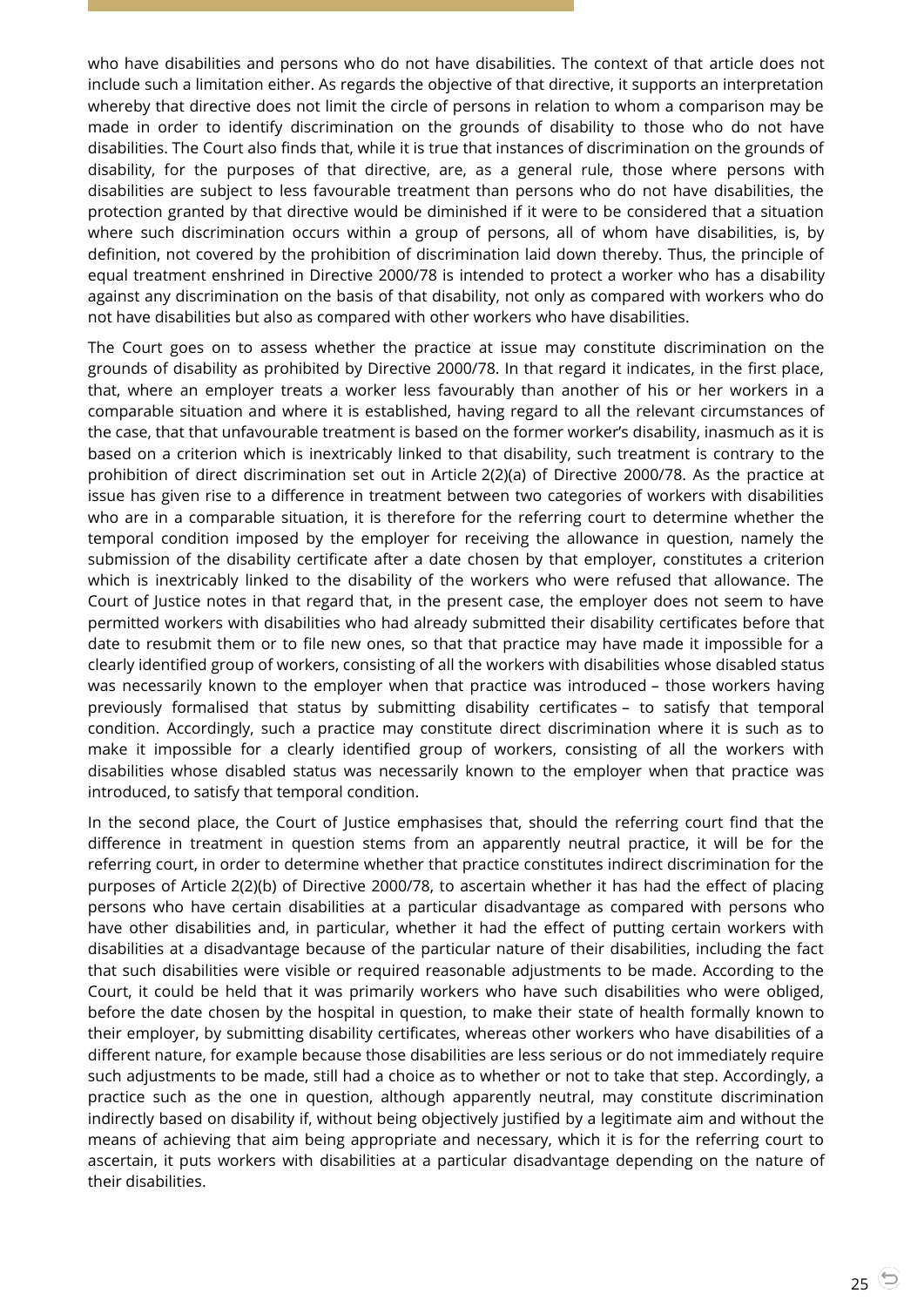# <span id="page-25-1"></span><span id="page-25-0"></span>**IX. ENVIRONMENT – AARHUS CONVENTION**

## **Judgment of the Court (First Chamber) of 20 January 2021**

Case [C-619/19](http://curia.europa.eu/juris/document/document.jsf?text=&docid=236684&pageIndex=0&doclang=en&mode=lst&dir=&occ=first&part=1&cid=3351161) [Land Baden-Württemberg \(Communications internes\)](http://curia.europa.eu/juris/document/document.jsf?text=&docid=236684&pageIndex=0&doclang=en&mode=lst&dir=&occ=first&part=1&cid=3351161)

Reference for a preliminary ruling – Environment – Aarhus Convention – Directive 2003/4/EC – Public access to environmental information – 'Stuttgart 21' infrastructure project – Refusal of a request for environmental information – Article 4(1) – Grounds for refusal – Term 'internal communications' – Scope – Limitation in time of the protection of such communications

In October 2010, trees were felled in Stuttgart Castle Park, Baden-Württemberg (Germany), for the purpose of carrying out the 'Stuttgart 21' infrastructure and urban development project. In that context, D.R., a natural person, sent a request to the State Ministry of the *Land* of Baden-Württemberg seeking access to certain documents. Those documents involve, first, an item of information transmitted to that ministry relating to the work of a committee of inquiry in respect of a police operation preceding the felling of the trees and second, notes of that ministry relating to the carrying out of a conciliation procedure in connection with the 'Stuttgart 21' project. The request for access was refused.

The legal action brought by D.R. against the decision refusing access was upheld by the Verwaltungsgerichtshof Baden-Württemberg (Higher Administrative Court, Baden-Württemberg, Germany), according to which no ground for refusing access applied to the documents requested. That court held inter alia that the ground for refusal applicable to 'internal communications' of public authorities can no longer be relied upon once the decision-making process of the authority concerned has been completed. That ground for refusing access is laid down by the legislation transposing into German law the directive concerning public access to environmental information, which gives the Member States the power to establish such an exception to the public's right of access. <sup>59</sup>

The Bundesverwaltungsgericht (Federal Administrative Court, Germany), before which an appeal on a point of law was brought, proceeded on the basis of the premiss that D.R. had requested access to environmental information within the meaning of the directive concerning public access to environmental information. Since it had doubts as to the scope and as to the limitation in time of the ground, referred to in the directive, enabling access to 'internal communications' to be refused, it decided to submit questions to the Court on those matters.

Findings of the Court

 $\overline{a}$ 

First of all, the Court considers the interpretation of the concept of 'internal communications' of public authorities, within the meaning of the directive concerning public access to environmental information.

As regards, first, the word 'communication', the Court observes that this word relates to information addressed by an author to someone, an addressee who or which may be an abstract entity or a specific person belonging to such an entity. That interpretation is supported by the context of the exception that the Member States may lay down for internal communications. The directive adopts the distinction established by the Aarhus Convention <sup>60</sup> between the term 'material', which does not necessarily concern information that is addressed to someone, and the term 'communication'.

<sup>59</sup> Article 4(1)(e) of Directive 2003/4/EC of the European Parliament and of the Council of 28 January 2003 on public access to environmental information and repealing Council Directive 90/313/EEC (OJ 2003 L 41, p. 26).

 $60$  Convention on Access to Information, Public Participation in Decision-making and Access to Justice in Environmental Matters, signed in Aarhus on 25 June 1998 and approved on behalf of the European Community by Council Decision 2005/370/EC of 17 February 2005 (OJ 2005 L 124, p. 1).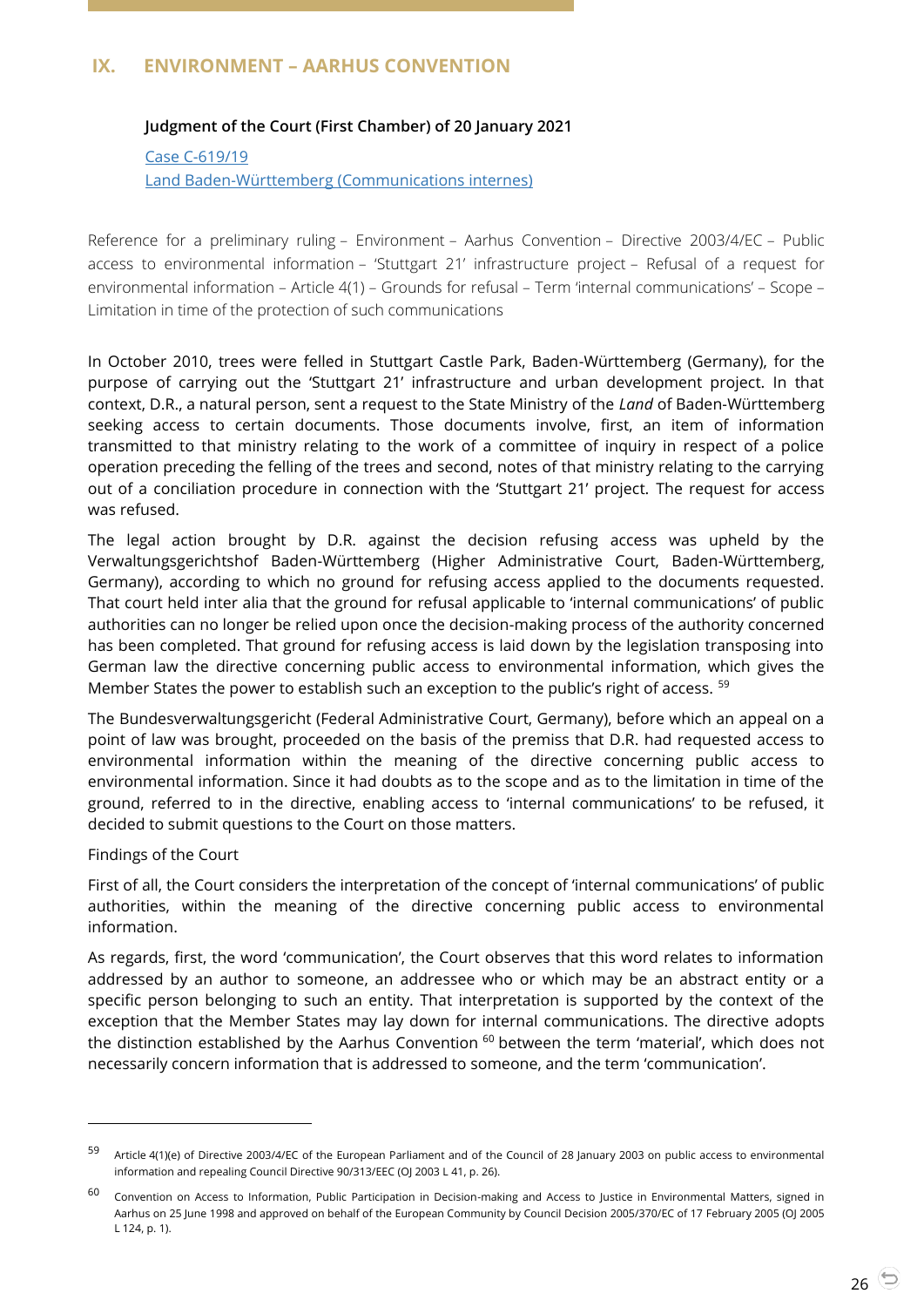As regards, second, the word 'internal', the Court observes that only environmental information which does not leave the internal sphere of a public authority is considered to be 'internal'. That also applies to information from an external source after it has been received, provided that it has not been disclosed to a third party or been made available to the public. That interpretation is supported by the objective, pursued by the exception available to the Member States, of ensuring that public authorities have a protected space in order to engage in reflection and to pursue internal discussions.

The Court states, in that regard, that the fact that an item of environmental information may be liable to leave the internal sphere of a public authority at a given time cannot cause the communication containing it to cease immediately to be internal in nature. Whilst exceptions to the right of access are to be interpreted strictly, that cannot limit the scope of the exception for internal communications in disregard of the directive's wording.

Consequently, the term 'internal communications' encompasses all information which circulates within a public authority and which, on the date of the request for access, has not left that authority's internal sphere – as the case may be, after being received by that authority, provided that it was not or should not have been made available to the public before it was so received.

Next, the Court examines the temporal applicability of the ground for refusal of access to environmental information included in internal communications. It states, in that regard, that its applicability is not limited in time and does not depend on the drawing up of a document or on the progress in or completion of some administrative process.

However, refusal of access to environmental information because it is included in an internal communication must always be founded on a weighing of the interests involved in the particular case. Indeed, in the light of the particularly broad material scope of that exception, the weighing of the interests, which must be carried out on the basis of an actual examination of each situation, is especially important and must therefore be tightly controlled.

In carrying out that examination, the public authority to which a request for access has been made is required to consider, in any event, reasons which may support disclosure, such as bringing about a free exchange of views, more effective participation by the public in environmental decision-making or a better environment. It must also examine any particulars provided by the applicant that support disclosure of the information sought, without the applicant being required to set out a specific interest justifying disclosure.

Furthermore, when the information requested is contained in an internal communication, the public authority must take into account the time that has passed since that communication and the information contained in it were drawn up. That authority may take the view that, in the light of the time that has passed since it was drawn up, such information is no longer sensitive. Accordingly, the Court states that the exception to the right of access that the Member States may lay down for internal communications can apply only for the period during which protection of the information sought is justified.

Finally, the Court states that the weighing of interests must be capable of being checked and be amenable to administrative and judicial review at national level. In order to meet that requirement, a decision refusing access must be notified to the applicant and set out why there is a foreseeable risk that the disclosure of information could specifically and actually undermine the interest protected by the exception relied upon.

## <span id="page-26-0"></span>**Judgment of the General Court (Second Chamber, Extended Composition) of 27 January 2021**

Case [T-9/19](http://curia.europa.eu/juris/document/document.jsf?text=&docid=237047&pageIndex=0&doclang=en&mode=lst&dir=&occ=first&part=1&cid=2275027) [ClientEarth v BEI](http://curia.europa.eu/juris/document/document.jsf?text=&docid=237047&pageIndex=0&doclang=en&mode=lst&dir=&occ=first&part=1&cid=2275027)

Environment – Financing of a biomass power generation plant in Galicia – Resolution of the Board of Directors of the EIB approving the financing – Access to justice in environmental matters – Articles 9 and 10 of the Aarhus Convention – Articles 10 to 12 of Regulation (EC) No 1367/2006 – Request for an internal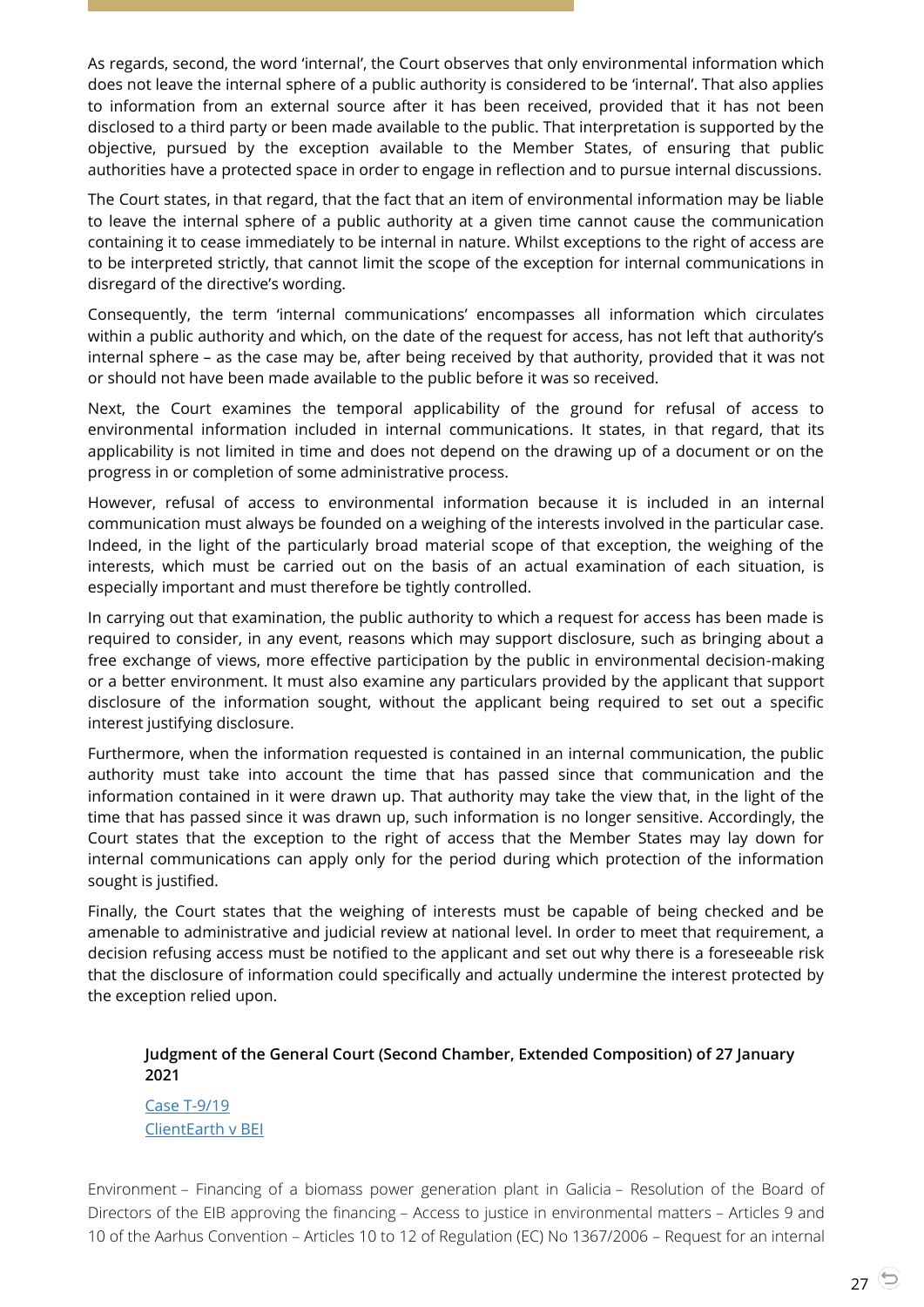review – Refusal of the request as inadmissible – Action for annulment – Admissibility of a ground of defence – Obligation to state reasons – Concept of an act adopted under environmental law – Concept of an act having a legally binding and external effect

In 2016, the promoter of a project for the construction of a biomass power generation plant fuelled by forest waste, in the municipality of Curtis in Galicia (Spain), sought financing from the European Investment Bank (EIB). By resolution of 12 April 2018 ('the resolution at issue'), the Board of Directors of the EIB preliminarily approved the financing proposal for that project in the form of a loan. The EIB informed the promoter about the resolution at issue, pointing out that the approval did not create any legal obligation for the EIB to grant the loan, but allowed the promoter to take the steps needed to formalise the loan.

ClientEarth, a non-governmental organisation for the protection of the environment, submitted a request to the EIB for an internal review of the resolution at issue, in accordance with Article 10 of the Aarhus Regulation <sup>61</sup> and the decision laying down detailed rules for the application of that regulation. <sup>62</sup> ClientEarth challenged, in essence, the assessment of the Board of Directors of the EIB that the project in question contributed to the achievement of European environmental objectives.

The EIB rejected the request for internal review as being inadmissible on the ground that the resolution at issue did not constitute an 'administrative act' subject to internal review under the Aarhus Regulation.

In support of its action for annulment of that rejection decision, ClientEarth put forward two pleas in law alleging, first, infringement of the obligation to state reasons and, secondly, misapplication of the conditions necessary for an act to be classified as an 'administrative act' within the meaning of the Aarhus Regulation.

This action has been upheld by the Second Chamber (Extended Composition) of the General Court. In its judgment, that court examines the novel question of whether a decision of the Board of Directors of the EIB approving the financing of a project may be classified as an administrative act within the meaning of the Aarhus Regulation.

#### Findings of the Court

 $\overline{a}$ 

First of all, the Court rejects, as inadmissible, the ground of defence relied on by the EIB, contending that the request for internal review is incompatible with the independence of the EIB in the sphere of its financial operations. In so far as that defence did not appear as an independent ground in the statement of reasons for the decision rejecting the request for internal review, an examination of the substance of that defence would place the Court in the situation of substituting its own reasoning for that adopted by the EIB in the contested act, which the Court is not permitted to do when reviewing the legality of acts under Article 263 TFEU.

As regards ClientEarth's first plea in law, concerning infringement of the obligation to state reasons, the Court notes that the decision rejecting the request for internal review was subject to the obligation to state reasons under Article 296 TFEU. Nevertheless, as the EIB gave a sufficient explanation for the reasons which led it to conclude that the resolution at issue did not satisfy the conditions required for classification as an administrative act, the plea alleging infringement of the obligation to state reasons is rejected as unfounded.

As regards ClientEarth's second plea in law, alleging misapplication of the conditions required for the resolution at issue to be classified as an administrative act within the meaning of the Aarhus Regulation, the Court notes, as a preliminary point, the need to safeguard the effectiveness of the

<sup>61</sup> Regulation (EC) No 1367/2006 of the European Parliament and of the Council of 6 September 2006 on the application of the provisions of the Aarhus Convention on Access to Information, Public Participation in Decision-making and Access to Justice in Environmental Matters to Community institutions and bodies (OJ 2006 L 264, p. 13) ('the Aarhus Regulation').

<sup>62</sup> Commission Decision No 2008/50/EC of 13 December 2007 laying down detailed rules for the application of Regulation (EC) No 1367/2006 of the European Parliament and of the Council on the Aarhus Convention as regards requests for the internal review of administrative acts (OJ 2008 L 13, p. 24).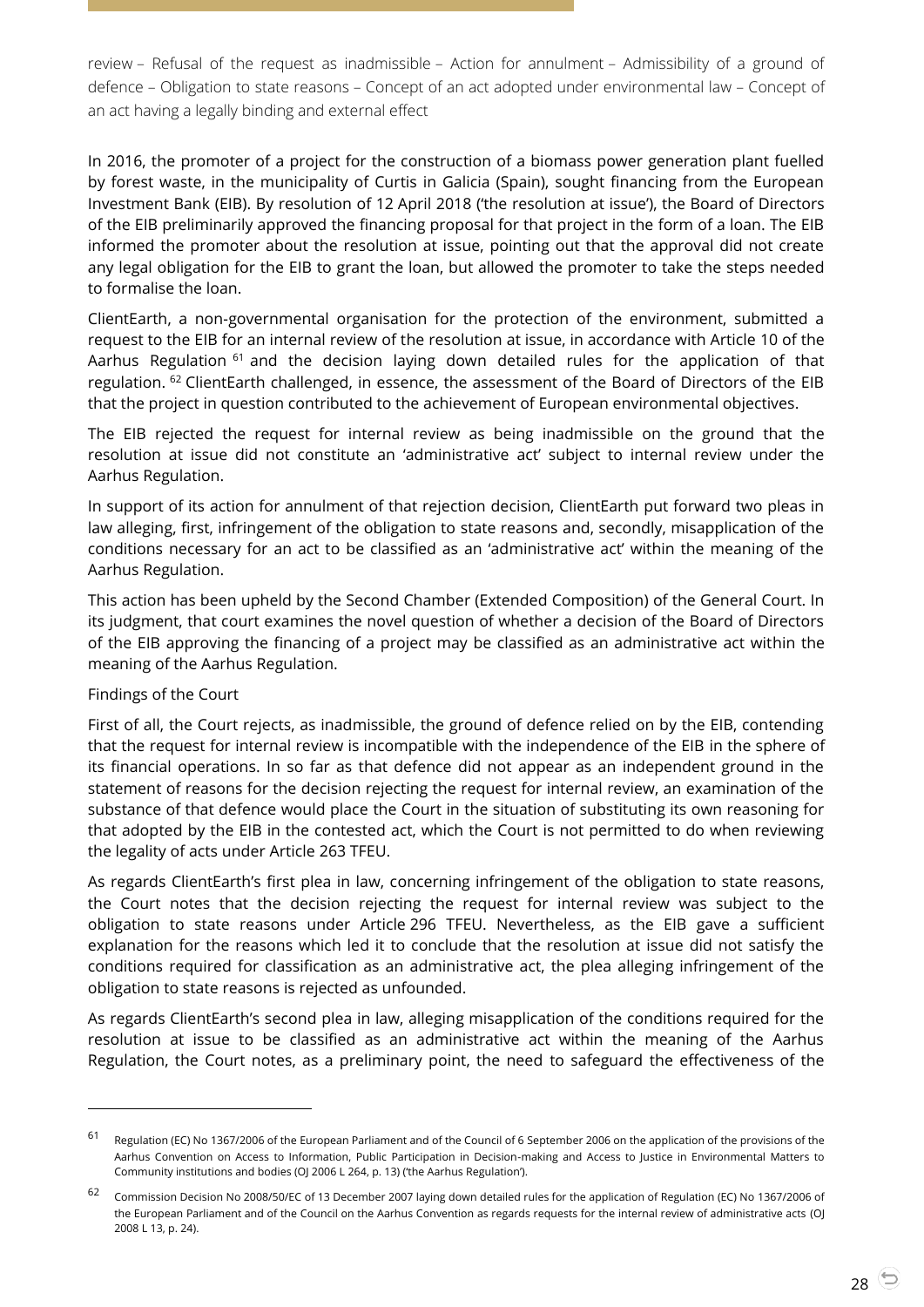Aarhus Convention <sup>63</sup> when interpreting those conditions. According to that regulation, <sup>64</sup> the concept of 'administrative act' covers any measure of individual scope under environmental law, taken by an EU institution or body, and having legally binding and external effects.

As regards the first condition relating to the adoption of an act under environmental law, the Court states that that concept covers any measure of individual scope subject to requirements under secondary EU law which, regardless of their legal basis, are directly aimed at achieving the objectives of EU policy on the environment. In reaching this conclusion, it refers, inter alia, to the broad definition given to the concept of 'environmental law' in the Aarhus Regulation, <sup>65</sup> which includes any EU legislation which contributes to the pursuit of the objectives of EU policy on the environment as set out in the TFEU. The Court states that the legislation referred to in that definition includes internal rules of general application governing EIB lending activity, in particular the environmental criteria for the eligibility of projects for EIB funding adopted by the EIB. Furthermore, in accordance with the Aarhus Convention, access to justice in environmental matters may not be restricted solely to acts of public authorities based on a provision of environmental law. Accordingly, the Court considers that the resolution at issue, in so far as it found that the project at issue satisfied the eligibility criteria of an environmental nature adopted by the EIB, constituted a measure of individual scope adopted under environmental law.

As regards the second condition relating to the legally binding and external effect which must result from the administrative act, in accordance with the Aarhus Regulation, the Court notes that the interpretation of that concept must be consistent with the concept of an act producing legal effects vis-à-vis third parties, within the meaning of Article 263 TFEU. In that regard, the Court finds that the resolution at issue contained the adoption of a definitive position by the Board of Directors of the EIB on the eligibility of the project in question for financing in the light of its environmental and social aspects. To that extent, it produced definitive legally binding effects vis-à-vis, inter alia, the promoter of the project, in so far as the finding of eligibility enabled him to take the next steps needed to formalise the loan, despite the fact that other aspects of the project remained to be examined. In that context, the Court concludes that, since ClientEarth's request for internal review concerned the environmental aspects of the project, that request related, at least in part, to the definitive legally binding effects vis-à-vis third parties produced by the resolution at issue.

In the light of the above findings, the Court annuls the EIB's decision rejecting, as being inadmissible, ClientEarth's request for an internal review.

-

 $63$  Convention on access to information, public participation in decision-making and access to justice in environmental matters, signed in Aarhus on 25 June 1998 and approved on behalf of the European Community by Council Decision 2005/370/EC of 17 February 2005 (OJ 2005 L 124, p. 1).

<sup>64</sup> Article 2(1)(g) of the Aarhus Regulation.

<sup>65</sup> Article 2(1)(f) of the Aarhus Regulation.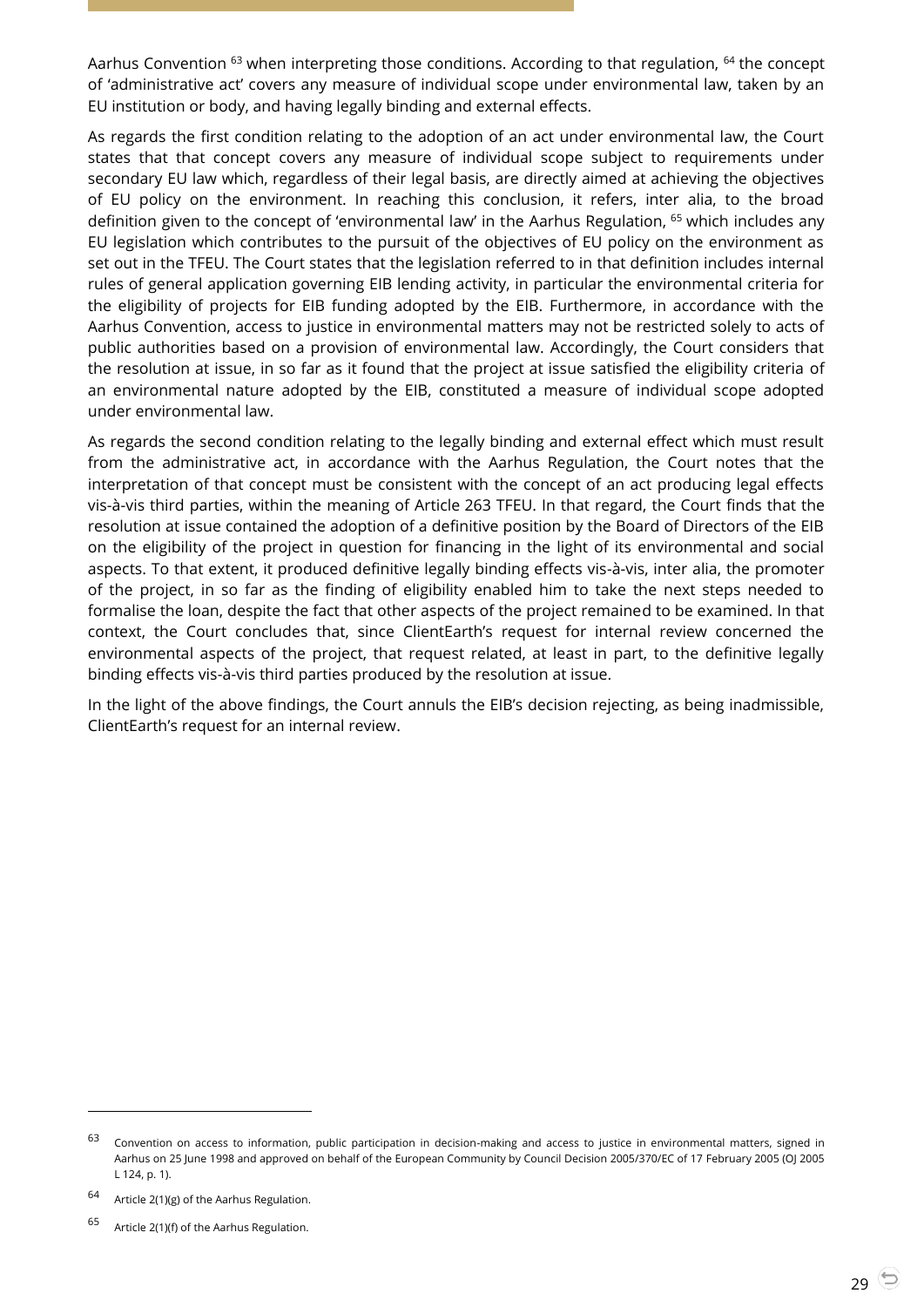# <span id="page-29-1"></span><span id="page-29-0"></span>**X. CIVIL SERVICE**

## **Judgment of the General Court (Fourth Chamber) of 13 January 2021**

Case [T-548/18](http://curia.europa.eu/juris/document/document.jsf?text=&docid=236405&pageIndex=0&doclang=en&mode=lst&dir=&occ=first&part=1&cid=2281727) [Helbert v EUIPO](http://curia.europa.eu/juris/document/document.jsf?text=&docid=236405&pageIndex=0&doclang=en&mode=lst&dir=&occ=first&part=1&cid=2281727)

Civil service – Recruitment – Notice of competition – Open Competition EUIPO/AD/01/17 – Decision not to place the applicant's name on the reserve list for the competition – Composition of the selection board – Stability – Liability

On 12 January 2017, the European Personnel Selection Office (EPSO) published the notice of Open Competition EUIPO/AD/01/17. The purpose of that competition was to draw up a reserve list for the recruitment of administrators by the European Union Intellectual Property Office (EUIPO).

The applicant, Mr Lars Helbert, applied to take part in that competition and was invited to the assessment centre, where he took part in the tests.

Subsequently, EPSO informed the applicant that the selection board had decided not to place him on the reserve list of successful candidates in the competition on the ground that he was not among the candidates who had obtained the highest marks. The selection board confirmed its initial decision following the applicant's request for review. The applicant lodged a complaint with EUIPO, which was rejected.

Following the rejection of the complaint, the applicant brought an action before the General Court by which he sought annulment of the initial decision of the selection board not to place him on the reserve list of successful candidates and of the decision of the selection board taken after review. That second decision, which is the act adversely affecting the applicant within the meaning of Article 90(2) of the Staff Regulations of Officials of the European Union, constitutes 'the contested decision'.

The applicant submitted, inter alia, that there was a lack of stability in the composition of the selection board during the oral tests of the competition, in so far as all of the members of the selection board did not attend all of those tests and in so far as, instead, there were 'selection committees' composed of only a few members who each examined a limited number of candidates. He also alleges insufficient implementation of coordination measures to ensure consistent and objective assessment, equal opportunity and equal treatment of candidates. In those circumstances, according to the applicant, there was a failure to comply with the principles of consistency of the selection board, equal opportunity, equal treatment of candidates and objectivity of assessments as well as certain points of the notice of competition. The applicant also sought compensation for the moral damage which he claims to have suffered as a result of the unlawful conduct of the selection board and EUIPO.

After examining and clarifying the safeguards attaching to the selection procedure and, in particular, the requirements of stability in the composition of the selection board, the Court annulled the contested decision. By contrast, it rejected the claim for compensation.

#### Findings of the Court

The Court points out that the selection board is obliged to ensure consistent application of the assessment criteria to all candidates by ensuring, inter alia, that its composition is stable so far as is possible in order to ensure equal treatment of candidates, consistent marking and objectivity of the assessment. The requirement of stability is particularly necessary in the oral tests, since those tests are by their nature less uniform than the written tests.

In the present case, the Court finds that the composition of the selection board varied significantly during the oral tests.